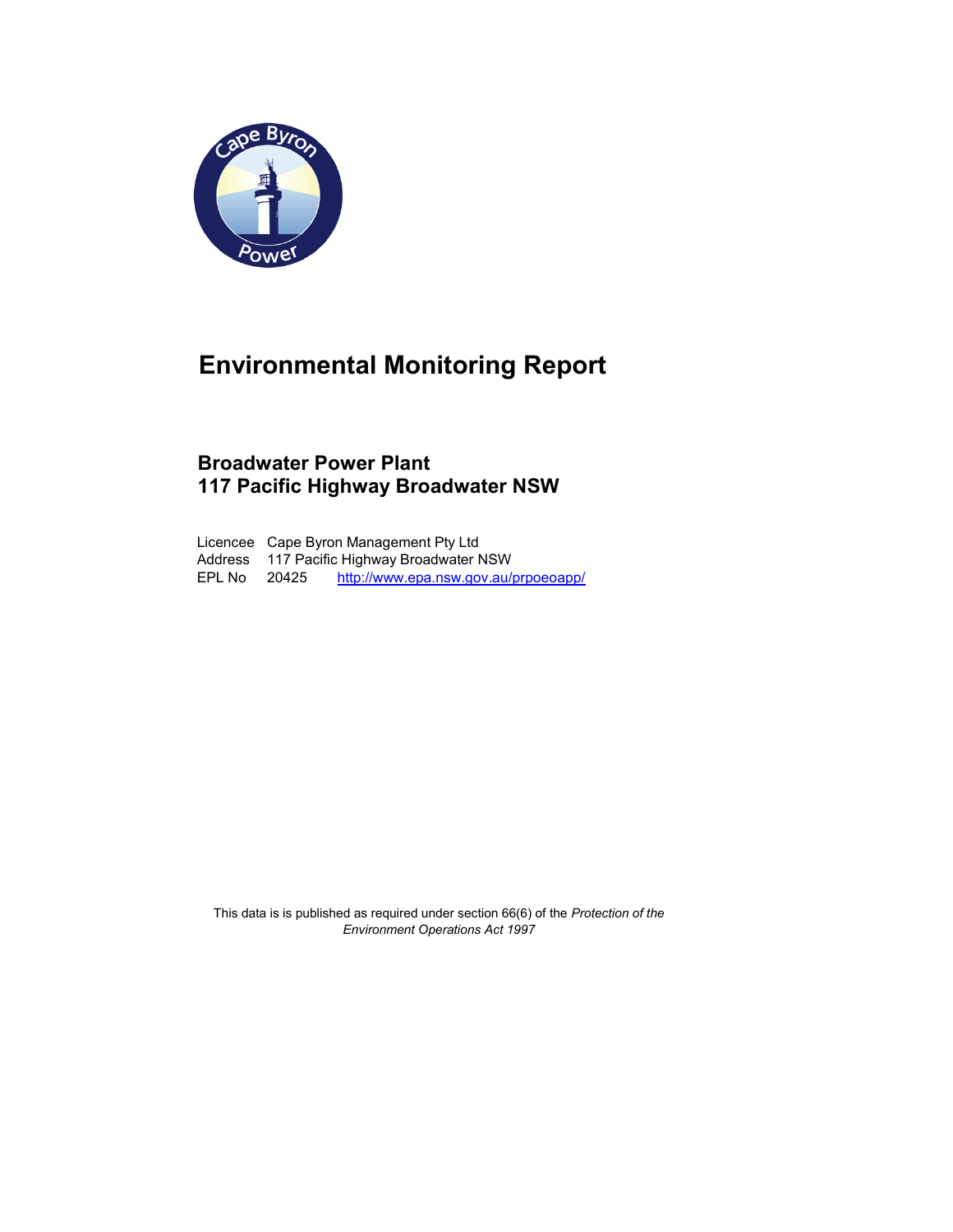Sampling Point: **Monitoring Point 1 - No 12 Boiler Stack Emissions** Licencee Cape Byron Management Pty Ltd Sampling Point:<br>
Licencee Cape Byron Management Pty Ltd<br>
Location Broadwater Cogeneration Power Plant<br>
EPL No 20425 http://www.epa.nsw.go EPL No 20425 http://www.epa.nsw.gov.au/prpoeoapp/<br>
Parameters Monitored see individual parameters in table Parameters Monitored see individual parameters in table<br>Frequency & Method Annually in accordance with EPA p<br>Limits see individual parameters in table Frequency & Method Annually in accordance with EPA protocols Limits **Superints** See individual parameters in table



|                                                              |                   | <b>RESULTS TABLE</b>          |           |           |  |
|--------------------------------------------------------------|-------------------|-------------------------------|-----------|-----------|--|
| <b>Report Number</b>                                         |                   |                               | AE 13192  | AE 13741  |  |
| <b>Sampling Date</b>                                         |                   |                               | 16-Jul-20 | 15-Jul-21 |  |
| Date Received                                                |                   |                               | 25-Aug-20 | 02-Aug-21 |  |
| Date Published                                               |                   |                               | 27-Aug-20 | 13-Aug-21 |  |
| <b>Measured Parameters</b>                                   | <b>Units</b>      | <b>Concentration</b><br>Limit |           |           |  |
| dry $@$ STP and corrected to $7\%$ O <sub>2</sub>            |                   |                               |           |           |  |
| Average stack gas temperature                                | °C                | Not Applicable                | 108.0     | 88.0      |  |
| Average velocity at sampling plane                           | m/s               | Not Applicable                | 8.1       | 9.7       |  |
| <b>Gas Volumetric Flowrate</b>                               | $m^3$ /sec        | Not Applicable                | 20.9      | 47.8      |  |
| Dry Gas Density                                              | kg/m <sup>3</sup> | Not Applicable                | 1.3       | 1.3       |  |
| Molecular Weight of Stack Gases                              | g/g mole          | Not Applicable                | 30.1      | 30.1      |  |
| Moisture content                                             | $\%$              | Not Applicable                | 26.7      | 20.1      |  |
| Concentration of carbon dioxide                              | $\frac{0}{n}$     | Not Applicable                | 10.6      | 11.0      |  |
| <b>Total Solid Particles</b>                                 | mq/m <sup>3</sup> | 100                           | 70.7      | 42.7      |  |
| Sulphuric Acid Mist & Sulphur Trioxide as<br>SO <sub>3</sub> | mg/m <sup>3</sup> | 12                            | 5.6       | 11.3      |  |
| Nitrogen Oxides (NOx)                                        | mq/m <sup>3</sup> | 500                           | 368.0     | 270.0     |  |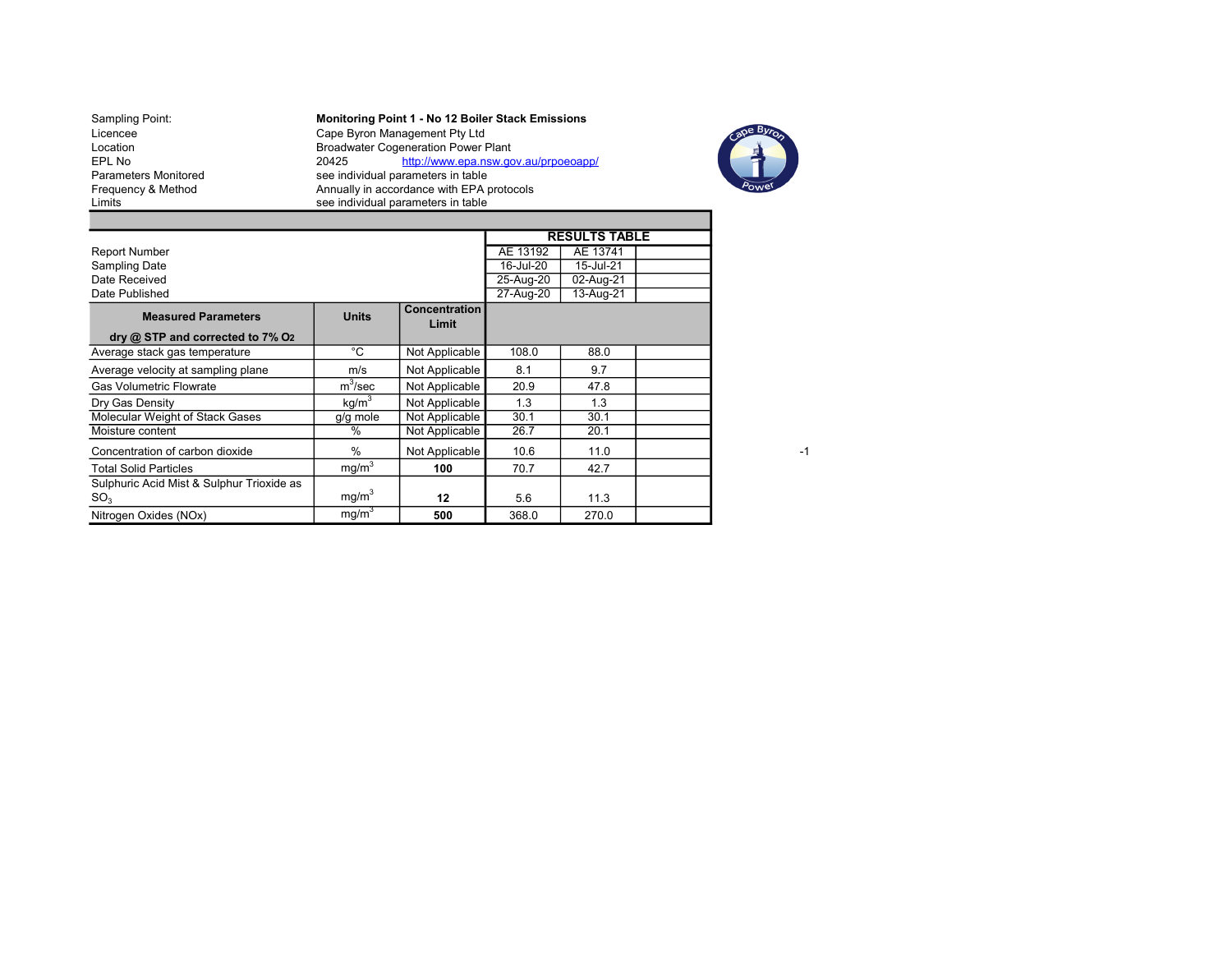Sampling Point: Monitoring Point 2 - No 1 Cogeneration Boiler Stack Emissions<br>Licencee Cape Byron Management Pty Ltd Licencee Cape Byron Management Pty Ltd Location Broadwater Cogeneration Power Plant EPL No 20425 http://www.epa.nsw.gov.au/prpoeoapp/ Parameter/s Monitored see individual parameters in table Frequency & Method **Containers Containers** Quarterly in accordance with EPA protocols<br>Limits ee individual parameters in table see individual parameters in table



|                                                                            |                   |                            |           |           |           | <b>RESULTS TABLE</b> |           |           |
|----------------------------------------------------------------------------|-------------------|----------------------------|-----------|-----------|-----------|----------------------|-----------|-----------|
| <b>Report Number</b>                                                       |                   | AE 13192                   | AE 13401  | AE 13475  | AE 13616  | AE 13741             | AE 13901  |           |
| Sampling Date                                                              |                   |                            | 16-Jul-20 | 10-Nov-20 | 09-Feb-21 | 07-Apr-21            | 15-Jul-21 | 25-Oct-21 |
| Date Received                                                              |                   |                            | 25-Aug-20 | 23-Nov-20 | 02-Mar-21 | 26-May-21            | 02-Aug-21 | 09-Nov-21 |
| Date Published                                                             |                   |                            | 27-Aug-20 | 03-Dec-20 | 12-Mar-21 | 02-Jun-21            | 13-Aug-21 | 23-Nov-21 |
| <b>Measured Parameters</b><br>dry @ STP and corrected to 7% O <sub>2</sub> | <b>Units</b>      | <b>Concentration Limit</b> |           |           |           |                      |           |           |
| Average stack gas temperature                                              | °C                | Not Applicable             | 67.0      | 68.0      | 61.0      | 63.0                 | 66.0      | 63.0      |
| Average velocity at sampling plane                                         | m/s               | Not Applicable             | 14.8      | 15.7      | 13.4      | 17.9                 | 19.7      | 17.1      |
| Dry Gas Volumteric Flowrate                                                | $m^3$ /sec        | Not Applicable             | 58.1      | 65.2      | 57.5      | 77.8                 | 124.8     | 72.5      |
| Drv Gas Density                                                            | kg/m <sup>3</sup> | Not Applicable             | 1.3       | 1.4       | 1.3       | 1.3                  | 1.4       | 1.4       |
| Molecular Weight of Stack Gases                                            | g/g mole          | Not Applicable             | 30.1      | 30.2      | 30.0      | 29.8                 | 30.2      | 30.3      |
| Moisture content                                                           | %                 | Not Applicable             | 22.8      | 18.8      | 17.7      | 15.9                 | 20.0      | 17.7      |
| Concentration of carbon dioxide                                            | $\%$              | Not Applicable             | 10.7      | 11.1      | 9.7       | 7.7                  | 11.1      | 11.7      |
| <b>Total Solid Particles</b>                                               | mg/m <sup>3</sup> | 100.0                      | 15.6      | 41.1      | 24.9      | 48.3                 | 17.0      | 54.5      |
| Sulphuric Acid Mist & Sulphur Trioxide as SO <sub>3</sub>                  | mg/m <sup>3</sup> | 12.0                       | 7.0       | 3.5       | 1.8       | 3.5                  | 5.8       | 0.2       |
| Nitrogen Oxides (NOx)                                                      | mg/m <sup>3</sup> | 500.0                      | 325.0     | 300.0     | 146.0     | 93.6                 | 228.0     | 141.0     |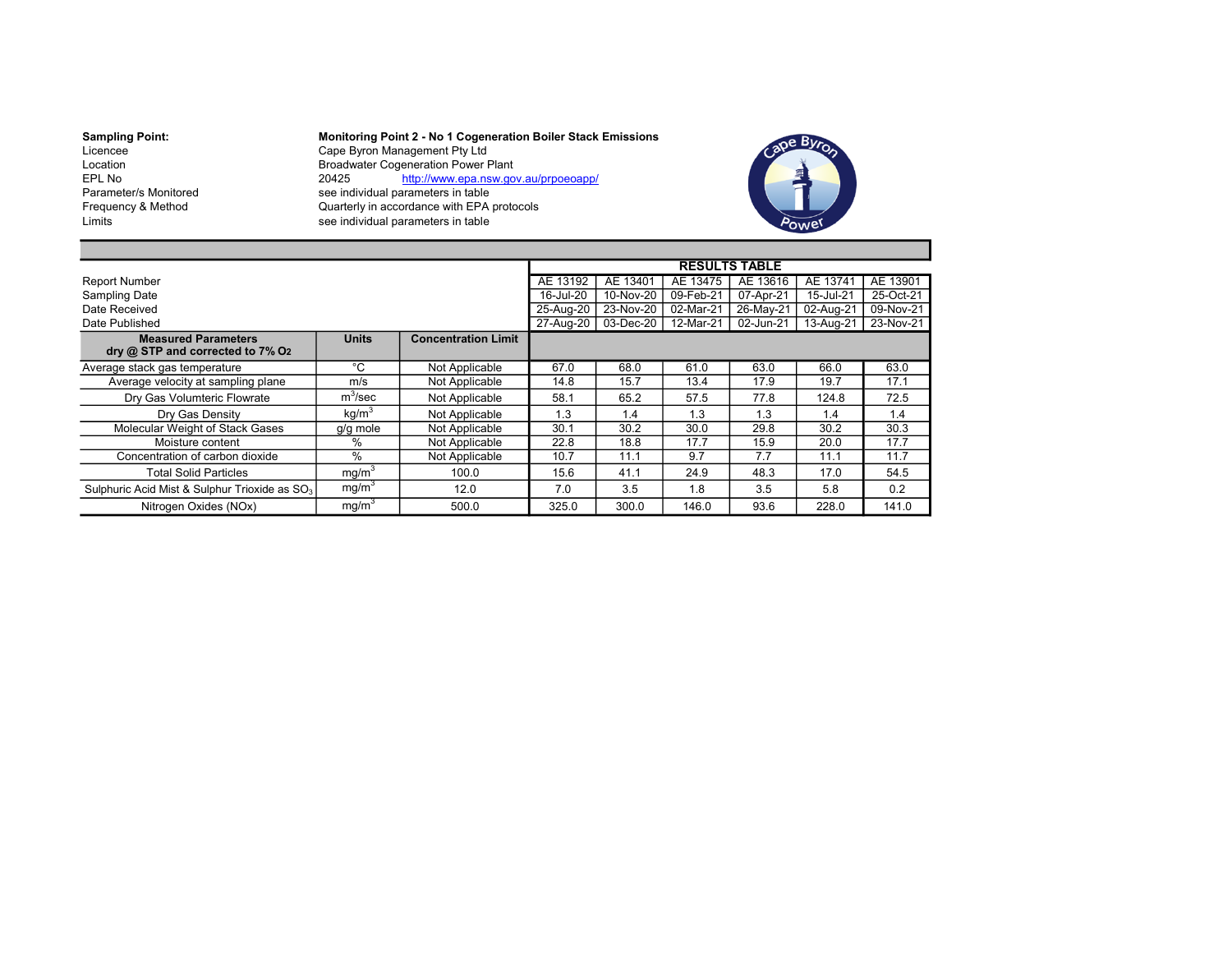Sampling Point: Monitoring Point 3 - Ambient Air Monitoring<br>
Licence Cape Byron Management Pty Ltd<br>
Location Broadwater Cogeneration Power Plant<br>
EPL No<br>
Parameters Monitored PM10<br>
Parameters Monitored PM10<br>
Monitoring Fre



| Date Sample<br>Collected | Date<br>Received       | Date Published         | <b>Results</b>       | <b>Notes</b>                                                                         |
|--------------------------|------------------------|------------------------|----------------------|--------------------------------------------------------------------------------------|
|                          |                        |                        | (ug/m <sup>3</sup> ) |                                                                                      |
| 26-Jan-21<br>1-Feb-21    | 26-Feb-21              | 26-Feb-21<br>8-Apr-21  | 25.9<br>17.9         |                                                                                      |
| 7-Feb-21                 | 15-Mar-21<br>15-Mar-21 |                        |                      | Sample paper went two cycles                                                         |
| 13-Feb-21                | 15-Mar-21              | 8-Apr-21<br>8-Apr-21   | 17.9<br>13.4         |                                                                                      |
| 19-Feb-21                | 15-Mar-21              | 8-Apr-21               | 20.1                 |                                                                                      |
| 25-Feb-21                | 15-Mar-21              | 8-Apr-21               | 20.1                 | Sample paper went two cycles                                                         |
| 3-Mar-21                 | 20-Apr-21              | 22-Apr-21              | 23.8                 |                                                                                      |
| 9-Mar-21                 | 20-Apr-21              | 22-Apr-21              | 9.5                  |                                                                                      |
| 15-Mar-21                | 20-Apr-21              | 22-Apr-21              | 10.3                 | Sample paper went two cycles                                                         |
| 21-Mar-21                | 20-Apr-21              | 22-Apr-21              | 10.3                 |                                                                                      |
| 27-Mar-21                | 20-Apr-21              | 22-Apr-21              | 13.4                 |                                                                                      |
| 2-Apr-21                 | 20-Apr-21              | 22-Apr-21              | 14.6                 |                                                                                      |
| 8-Apr-21                 | 21-May-21              | 2-Jun-21               | 7.5                  |                                                                                      |
| 14-Apr-21                | 21-May-21              | 2-Jun-21               | 10.7                 |                                                                                      |
| 20-Apr-21                | 21-May-21              | 2-Jun-21               | 9.9                  |                                                                                      |
| 26-Apr-21                | 21-May-21              | 2-Jun-21               | 9.9                  |                                                                                      |
| 2-May-21                 | 21-May-21              | 2-Jun-21               | 10.7                 |                                                                                      |
| 8-May-21                 | 5-Jul-21               | 30-Jul-21              | 11.0                 |                                                                                      |
| 14-May-21                | 5-Jul-21               | 30-Jul-21              | 9.5                  |                                                                                      |
| 20-May-21                | 5-Jul-21               | $30 -$ Jul-21          | 13.3                 |                                                                                      |
| 26-May-21                | 5-Jul-21               | 30-Jul-21              | 6.3                  |                                                                                      |
| 1-Jun-21                 | 5-Jul-21               | 30-Jul-21              | 7.1                  |                                                                                      |
| 7-Jun-21                 | 5-Jul-21               | 30-Jul-21              | 11.4                 |                                                                                      |
| 13-Jun-21<br>19-Jun-21   | 5-Jul-21               | 30-Jul-21              | 11.8<br>4.8          |                                                                                      |
| 25-Jun-21                | 9-Aug-21<br>9-Aug-21   | 31-Jul-21<br>13-Aug-21 | 5                    | Sample paper went two cycles                                                         |
| 1-Jul-21                 | 9-Aug-21               | 13-Aug-21              | 5                    |                                                                                      |
| 7-Jul-21                 | 9-Aug-21               | 13-Aug-21              | 16                   |                                                                                      |
| 13-Jul-21                | $9 -$ Aug-21           | 13-Aug-21              | 8                    |                                                                                      |
| 19-Jul-21                | 9-Aug-21               | 13-Aug-21              | 10                   |                                                                                      |
| $25 -$ Jul-21            | 9-Aug-21               | 13-Aug-21              | 6                    |                                                                                      |
| 31-Jul-21                | 9-Aug-21               | 13-Aug-21              | 12                   |                                                                                      |
| 6-Aug-21                 | 15-Sep-21              | 23-Sep-21              | 13                   |                                                                                      |
| 12-Aug-21                | 15-Sep-21              | 23-Sep-21              | 15                   |                                                                                      |
| 18-Aug-21                | 15-Sep-21              | 23-Sep-21              | 8                    |                                                                                      |
| 24-Aug-21                | 15-Sep-21              | 23-Sep-21              | 9                    |                                                                                      |
| 30-Aug-21                | 15-Sep-21              | 23-Sep-21              | 12                   |                                                                                      |
| $5-Sep-21$               | 20-Oct-21              | 22-Oct-21              | $\overline{7.4}$     |                                                                                      |
| 11-Sep-21                | 20-Oct-21              | 22-Oct-21              | 13.6                 |                                                                                      |
| 17-Sep-21                | 20-Oct-21              | 22-Oct-21              | 13.6                 | Sample paper went two cycles                                                         |
| 23-Sep-21                | 20-Oct-21              | 22-Oct-21              | 9.8                  |                                                                                      |
| 29-Sep-21                | 20-Oct-21              | 22-Oct-21              | 11.4                 |                                                                                      |
| 5-Oct-21                 | 20-Oct-21              | 22-Oct-21              | 14.8<br>13.4         |                                                                                      |
| 11-Oct-21<br>17-Oct-21   | 20-Dec-21<br>20-Dec-21 | 22-Dec-21<br>22-Dec-21 | 20.3                 |                                                                                      |
| 23-Oct-21                | 20-Dec-21              | 22-Dec-21              | 10.6                 |                                                                                      |
| 29-Oct-21                | 20-Dec-21              | 22-Dec-21              | 21.1                 |                                                                                      |
| 4-Nov-21                 | 20-Dec-21              | 22-Dec-21              | 10.6                 |                                                                                      |
| 10-Nov-21                | 20-Dec-21              | 22-Dec-21              | 12.7                 |                                                                                      |
| 16-Nov-21                | 20-Dec-21              | 22-Dec-21              | 10.2                 |                                                                                      |
| 22-Nov-21                | 20-Dec-21              | 22-Dec-21              | 8.3                  |                                                                                      |
| 28-Nov-21                | 20-Dec-21              | 22-Dec-21              | 7.0                  |                                                                                      |
| 4-Dec-21                 | 20-Dec-21              | 22-Dec-21              | 6.3                  |                                                                                      |
| 10-Dec-21                | 18-Jan-22              | 28-Jan-22              | 8.5                  |                                                                                      |
| 16-Dec-21                | 18-Jan-22              | 28-Jan-22              | 11.8                 |                                                                                      |
| 22-Dec-21                | 18-Jan-22              | 28-Jan-22              | 9.7                  |                                                                                      |
| 28-Dec-21                | 18-Jan-22              | 28-Jan-22              | 11.0                 |                                                                                      |
| 3-Jan-22                 | 18-Jan-22              | 28-Jan-22              | 10.8                 |                                                                                      |
| 9-Jan-22                 | 18-Jan-22              | 28-Jan-22              | 8.9                  |                                                                                      |
| 15-Jan-22                | <b>NR</b>              | 28-Feb-22              | N/A                  | 28 Feb - Sampler flood effected                                                      |
| 21-Jan-22                | <b>NR</b>              | 28-Feb-22              | N/A                  | Sampler flood effected new unit on order                                             |
| 27-Jan-22                | <b>NR</b>              | 28-Feb-22              | N/A                  | Sampler flood effected new unit on order                                             |
| 2-Feb-22                 | <b>NR</b>              | 28-Feb-22              | N/A                  | Sampler flood effected new unit on order                                             |
| 8-Feb-22<br>14-Feb-22    | <b>NR</b><br><b>NR</b> | 28-Feb-22<br>28-Feb-22 | N/A<br>N/A           | Sampler flood effected new unit on order                                             |
| 20-Feb-22                | <b>NR</b>              | 28-Feb-22              | N/A                  | Sampler flood effected new unit on order<br>Sampler flood effected new unit on order |
| 26-Feb-22                | NR                     | 28-Feb-22              | N/A                  | Sampler flood effected new unit on order                                             |
| 4-Mar-22                 | NR                     | 31-Mar-22              | N/A                  | Sampler flood effected new unit on order                                             |
| 10-Mar-22                | NR                     | 31-Mar-22              | N/A                  | Sampler flood effected new unit on order                                             |
| 16-Mar-22                | NR                     | 31-Mar-22              | N/A                  | Sampler flood effected new unit on order                                             |
| 22-Mar-22                | <b>NR</b>              | 31-Mar-22              | N/A                  | Sampler flood effected new unit on order                                             |
| 28-Mar-22                | <b>NR</b>              | 31-Mar-22              | N/A                  | Sampler flood effected new unit on order                                             |
| 3-Apr-22                 | NR                     | 30-Apr-22              | N/A                  | Sampler flood effected new unit on order                                             |
| 9-Apr-22                 | <b>NR</b>              | 30-Apr-22              | N/A                  | Sampler flood effected new unit on order                                             |
| 15-Apr-22                | <b>NR</b>              | 30-Apr-22              | N/A                  | Sampler flood effected new unit on order                                             |
| 21-Apr-22                | <b>NR</b>              | 30-Apr-22              | N/A                  | Sampler flood effected new unit on order                                             |
| 27-Apr-22                | <b>NR</b>              | 30-Apr-22              | N/A                  | Sampler flood effected new unit on order                                             |
| 3-May-22                 | <b>NR</b>              | 18-May-22              | N/A                  | Sampler flood effected new unit on order                                             |
| 9-May-22                 | NR                     | 18-May-22              | N/A                  | Sampler flood effected new unit on order                                             |
| 15-May-22                | NR                     | 1-Jun-22               | N/A                  | Sampler flood effected new unit on order                                             |
| 21-May-22                | NR                     | 15-Jun-22              | N/A                  | Sampler flood effected new unit on order                                             |
| 27-May-22                | NR                     | 15-Jun-22              | N/A                  | Sampler flood effected new unit on order                                             |
| 2-Jun-22                 | NR                     | 15-Jun-22              | N/A                  | Sampler flood effected new unit on order                                             |
| 8-Jun-22                 | NR                     | 15-Jun-22              | N/A                  | Sampler flood effected new unit on order                                             |
| 14-Jun-22                | NR                     | 15-Jun-22              | N/A                  | Sampler flood effected new unit on order                                             |
| 28-Jun-22                | <b>NR</b>              | 29-Jun-22              | N/A                  | Sampler flood effected new unit on order                                             |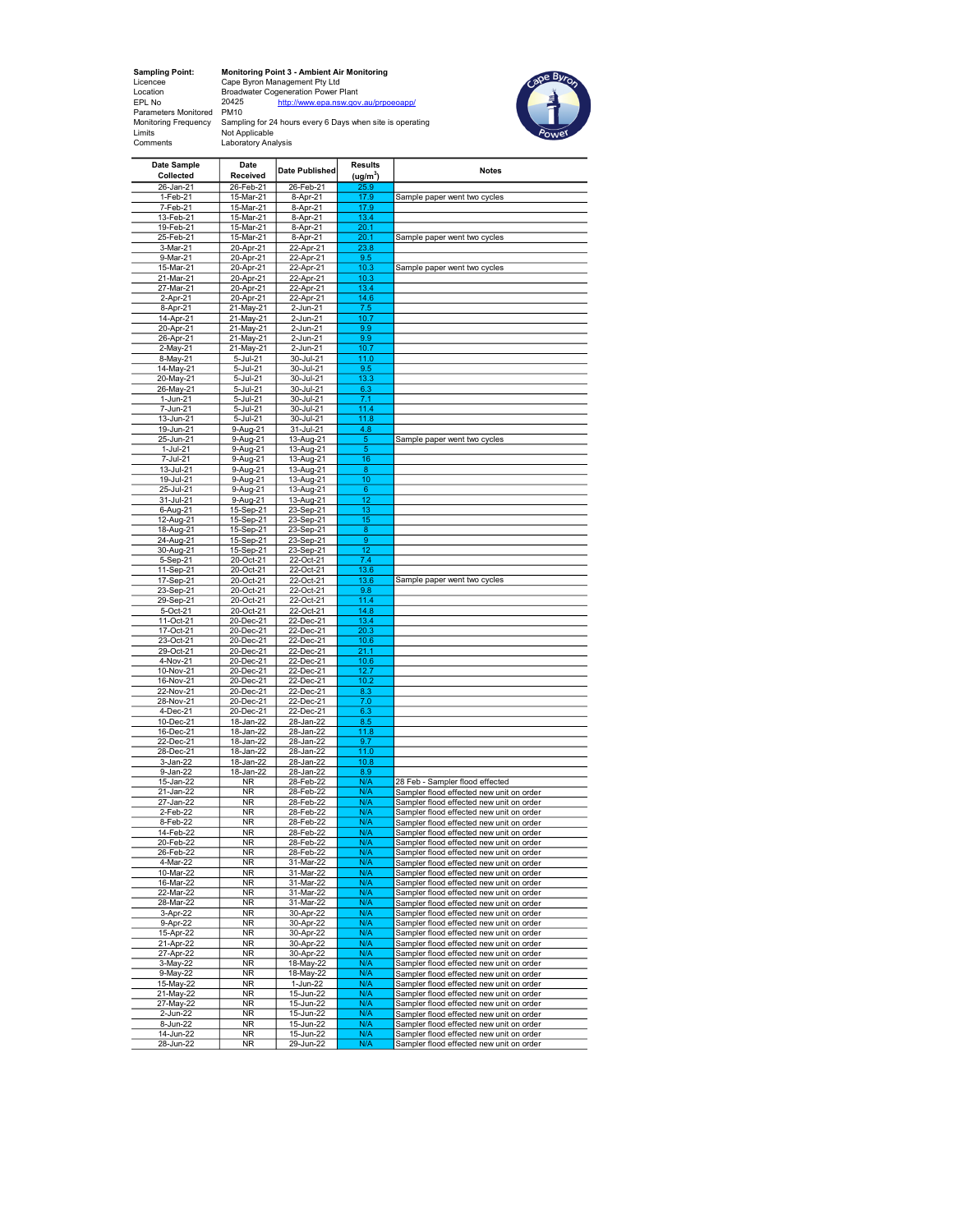Monitoring Frequency

Sampling Point: Monitoring Point 3 - Ambient Air Monitoring<br>
Licencee Cape Byron Management Pty Ltd Licencee Cape Byron Management Pty Ltd<br>
Location Broadwater Cogeneration Power F Location Broadwater Cogeneration Power Plant<br>EPL No 20425 http://www.epa.nsw.gov http://www.epa.nsw.gov.au/prpoeoapp/ Parameters Monitored Particulates - Deposited Matter



Limits Not Applicable<br>Comments Laboratory Ana Laboratory Analysis Continous with sample results extrapolated from sample period of  $30 \pm 2$  days

| Date Sample Collected | Date<br><b>Received</b> | Date<br><b>Published</b> | <b>Results</b><br>$(g/m^2/m$ onth) | <b>Notes</b>                            |
|-----------------------|-------------------------|--------------------------|------------------------------------|-----------------------------------------|
| $5$ -Jan-21           | 29-Jan-21               | 25-Jan-21                | 1.64                               |                                         |
| 4-Feb-21              | 12-Feb-21               | 26-Feb-21                | 0.41                               |                                         |
| 5-Mar-21              | 12-Mar-21               | 8-Apr-21                 | 0.73                               |                                         |
| 7-Apr-21              | 16-Apr-21               | 22-Apr-21                | 0.84                               |                                         |
| 5-May-21              | 18-May-21               | 20-May-21                | 0.00                               |                                         |
| 2-Jun-21              | 4-Jun-21                | 17-Jun-21                | 0.06                               |                                         |
| 2-Jul-21              | 9-Jul-21                | 16-Jul-21                | 0.59                               | Fine org. matter                        |
| 5-Aug-02              | 11-Aug-21               | 13-Aug-21                | 0.77                               |                                         |
| 7-Sep-21              | 10-Sep-21               | 23-Sep-21                | 1.64                               | Large org. matter                       |
| 7-Oct-21              | 19-Oct-21               | 22-Oct-21                | 0.80                               | Fine org. matter                        |
| 7-Dec-21              | 15-Dec-21               | 15-Dec-21                | 2.20                               | Bug, large org. matter                  |
| 1-Jan-22              | 21-Jan-22               | 28-Jan-22                | 1.54                               | Fine org. matter                        |
| 1-Feb-22              | NR.                     | 28-Feb-22                | N/A                                | <b>Bottles flooded</b>                  |
|                       |                         |                          |                                    | Bottles flood damaged and not           |
| 1-Mar-22              | NR.                     | 31-Mar-22                | N/A                                | serviceable, new bottles set 20/04/2022 |
| 1-Apr-22              | NR.                     | 30-Apr-22                | N/A                                | New bottles placed on 20/4/22           |
| 5-May-22              | 11-May-22               | 1-Jun-22                 | 0.13                               |                                         |
| 6-Jun-22              | 20-Jun-22               | 29-Jun-22                | 4.30                               |                                         |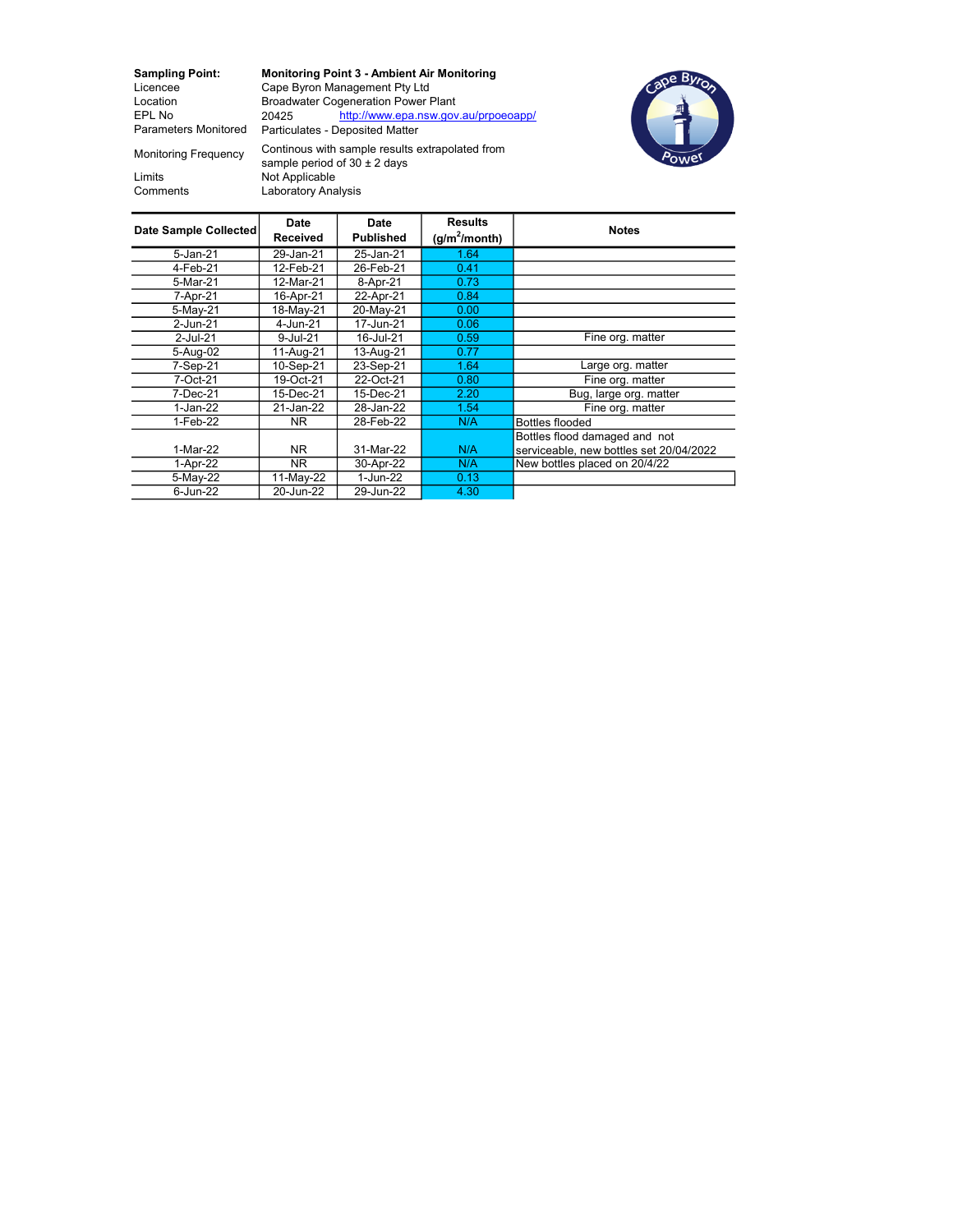Sampling Point: Monitoring Point 4 - Ambient Air Monitoring<br>Licencee Cape Byron Management Pty Ltd Licencee Cape Byron Management Pty Ltd<br>
Location Broadwater Cogeneration Power F Location Broadwater Cogeneration Power Plant<br>EPL No 20425 http://www.epa.nsw.c http://www.epa.nsw.gov.au/prpoeoapp/ Parameter Particulates - Deposited Matter Frequency Limits Not Applicable Continous with sample results extrapolated from sample period of  $30 \pm 2$  days



| <b>Laboratory Analysis</b><br>Comments |               |                       |                                    |                               |  |  |  |  |  |
|----------------------------------------|---------------|-----------------------|------------------------------------|-------------------------------|--|--|--|--|--|
| Date Sample<br><b>Collected</b>        | Date Received | <b>Date Published</b> | <b>Results</b><br>$(g/m^2/m$ onth) | <b>Notes</b>                  |  |  |  |  |  |
| 5-Jan-21                               | 29-Jan-21     | 25-Jan-21             | 1.28                               |                               |  |  |  |  |  |
| 4-Feb-21                               | 12-Feb-21     | 26-Feb-21             | 0.18                               | Spider                        |  |  |  |  |  |
| 5-Mar-21                               | 12-Mar-21     | 8-Apr-21              | 0.90                               |                               |  |  |  |  |  |
| 7-Apr-21                               | 16-Apr-21     | 22-Apr-21             | 0.79                               |                               |  |  |  |  |  |
| 5-May-21                               | 18-May-21     | 20-May-21             | 0.56                               |                               |  |  |  |  |  |
| 2-Jun-21                               | 4-Jun-21      | 17-Jun-21             | 0.17                               |                               |  |  |  |  |  |
| 2-Jul-21                               | 9-Jul-21      | 16-Jul-21             | 0.97                               | Fine org. matter              |  |  |  |  |  |
| 5-Aug-21                               | 11-Aug-21     | 13-Aug-21             | 1.02                               |                               |  |  |  |  |  |
| 7-Sep-21                               | 10-Sep-21     | 23-Sep-21             | 1.49                               | Large org. matter             |  |  |  |  |  |
| 7-Oct-21                               | 19-Oct-21     | 22-Oct-21             | 1.01                               | Fine org. matter              |  |  |  |  |  |
| 7-Dec-21                               | 15-Dec-21     | 15-Dec-21             | 0.59                               | Dirt, large org. matter       |  |  |  |  |  |
| 1-Jan-22                               | 21-Jan-22     | 28-Jan-22             | 1.11                               |                               |  |  |  |  |  |
| 01-Feb-22                              | NR.           | NR.                   | N/A                                | <b>Bottles flooded</b>        |  |  |  |  |  |
|                                        |               |                       |                                    | Bottles flood damaged and not |  |  |  |  |  |
|                                        |               |                       |                                    | serviceable, new bottles set  |  |  |  |  |  |
| 01-Mar-22                              | NR.           | NR.                   | N/A                                | 20/04/2022                    |  |  |  |  |  |
| 1-Apr-22                               | ΝR            | 30-Apr-22             | N/A                                | New bottles placed on 20/4/22 |  |  |  |  |  |
| 5-May-22                               | 11-May-22     | 1-Jun-22              | 0.23                               |                               |  |  |  |  |  |
| 6-Jun-22                               | 20-Jun-22     | 29-Jun-22             | 4.80                               |                               |  |  |  |  |  |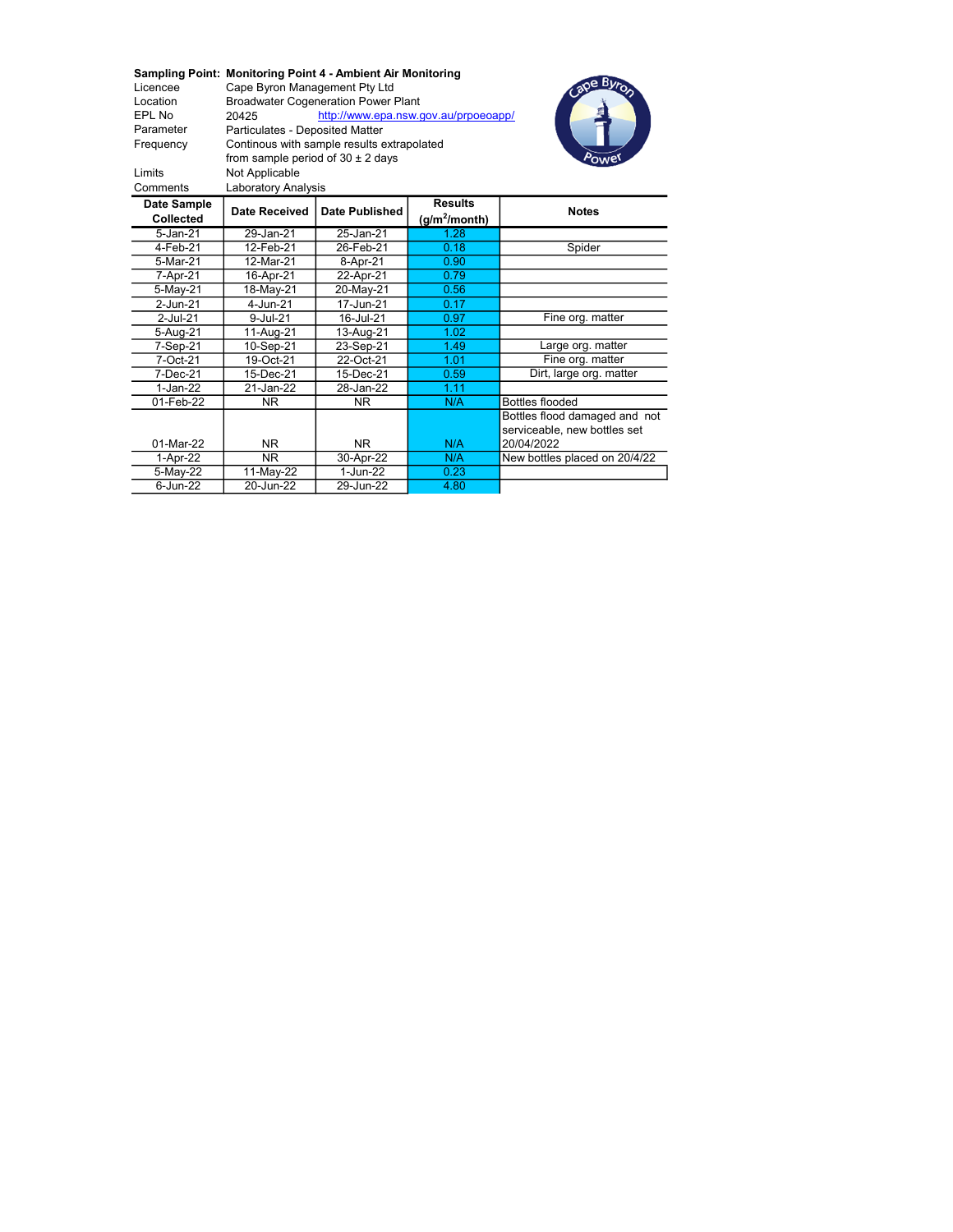Sampling Point: Monitoring Point 5 - Ambient Air Monitoring<br>Licence Cape Byron Management Pty Ltd Licence Cape Byron Management Pty Ltd<br>
Location Broadwater Power Plant Fuel Stoc Location Broadwater Power Plant Fuel Stockpile<br>EPL No 20425 http://www.epa.nsw.g http://www.epa.nsw.gov.au/prpoeoapp/ Parameters Monitored Particulates - Deposited Matter Monitoring Frequency Limits Not Applicable sample period of 30 ± 2 daysComments Laboratory Analysis Continuous with sample results extrapolated from



| Date Sample<br><b>Collected</b> | <b>Date Received</b> | <b>Results</b><br><b>Date Published</b><br>(g/m <sup>2</sup> /month) |       | <b>Notes</b>                 |
|---------------------------------|----------------------|----------------------------------------------------------------------|-------|------------------------------|
| $5 - Jan-21$                    | 29-Jan-21            | 25-Jan-21                                                            | 1.15  |                              |
| 4-Feb-21                        | 12-Feb-21            | 26-Feb-21                                                            | 1.61  |                              |
| 5-Mar-21                        | 12-Mar-21            | 8-Apr-21                                                             | 1.85  |                              |
| 7-Apr-21                        | 16-Apr-21            | 22-Apr-21                                                            | 1.15  |                              |
| 5-May-21                        | 18-May-21            | 20-May-21                                                            | 0.71  |                              |
| 2-Jun-21                        | 4-Jun-21             | 17-Jun-21                                                            | 0.52  | <b>Spiders</b>               |
| $2$ -Jul-21                     | 9-Jul-21             | 16-Jul-21                                                            | 1.90  | Fine org. matter             |
| 5-Aug-21                        | 11-Aug-21            | 13-Aug-21                                                            | 1.06  |                              |
| 7-Sep-21                        | 10-Sep-21            | 23-Sep-21                                                            | 2.39  | Fine org. matter             |
| 7-Oct-21                        | 19-Oct-21            | 22-Oct-21                                                            | 1.87  | Fine org. matter             |
| 7-Dec-21                        | 15-Dec-21            | 15-Dec-21                                                            | 3.66  | Fine org. matter             |
| 1-Jan-22                        | 21-Jan-22            | 28-Jan-22                                                            | 10.20 | cloudy, fine org. matter     |
| 01-Feb-22                       | NR.                  | NR.                                                                  | N/A   | Bottles flooded              |
|                                 |                      |                                                                      |       | Bottles flood damaged and    |
|                                 |                      |                                                                      |       | not serviceable, new bottles |
| 01-Mar-22                       | NR.                  | NR.                                                                  | N/A   | set 20/04/2022               |
|                                 |                      |                                                                      |       | New bottles placed on        |
| 1-Apr-22                        | NR.                  | 30-Apr-22                                                            | N/A   | 20/4/22                      |
| 5-May-22                        | 11-May-22            | 1-Jun-22                                                             | 0.17  |                              |
| 6-Jun-22                        | 20-Jun-22            | 29-Jun-22                                                            | 5.00  |                              |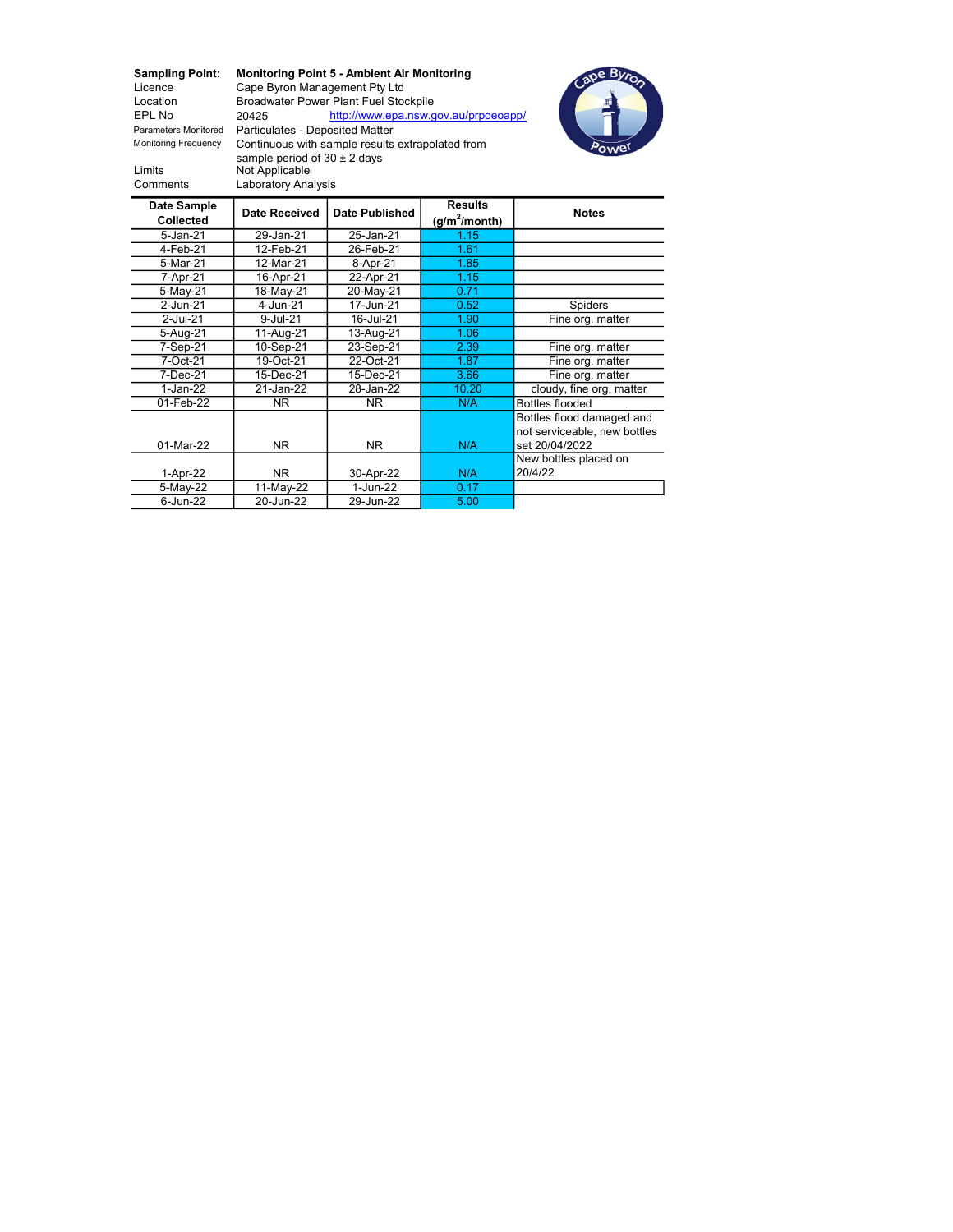**Sampling Point:**<br>Licencee<br>Location<br>EPL No<br>Parameters Monitored<br>Monitoring Frequency

Sampling Point: Monitoring Point 7 - O<sup>2</sup> Monitoring No 12 Boiler Licencee Cape Byron Management Pty Ltd Location Broadwater Cogeneration Power Plant EPL No 20425 http://www.environment.nsw.gov.au/

Monitoring Frequency Continuous Online Sampling Limit No Limits Prescribed The results in the table provide a fortnightly summary of the minimum, maximum and mean daily values for the period indicated

 $\blacksquare$ 

Comments

|                   | <b>MONITORING PERIOD</b> |                | Oxygen (%)           |                      |            |                                                  |
|-------------------|--------------------------|----------------|----------------------|----------------------|------------|--------------------------------------------------|
| <b>Date Start</b> | Date Finish              | Date Published | <b>Minimum Value</b> | <b>Maximum Value</b> | Mean Value | <b>Notes</b>                                     |
| 28-Dec-20         | 10-Jan-21                | 20-Jan-21      | No Data              | No Data              | No Data    | <b>Boiler Not Operating</b>                      |
| 11-Jan-21         | 24-Jan-21                | 29-Jan-21      | No Data              | No Data              | No Data    | <b>Boiler Not Operating</b>                      |
| 25-Jan-21         | 7-Feb-21                 | 10-Feb-21      | No Data              | No Data              | No Data    | <b>Boiler Not Operating</b>                      |
| 8-Feb-21          | 21-Feb-21                | 26-Feb-21      | No Data              | No Data              | No Data    | <b>Boiler Not Operating</b>                      |
| 22-Feb-21         | 7-Mar-21                 | 12-Mar-21      | No Data              | No Data              | No Data    | <b>Boiler Not Operating</b>                      |
| 8-Mar-21          | 21-Mar-21                | 8-Apr-21       | No Data              | No Data              | No Data    | <b>Boiler Not Operating</b>                      |
| 22-Mar-21         | 4-Apr-21                 | 8-Apr-21       | No Data              | No Data              | No Data    | <b>Boiler Not Operating</b>                      |
| 5-Apr-21          | 18-Apr-21                | 22-Apr-21      | No Data              | No Data              | No Data    | <b>Boiler Not Operating</b>                      |
| 19-Apr-21         | $2-May-21$               | $6$ -May-21    | No Data              | No Data              | No Data    | <b>Boiler Not Operating</b>                      |
| 3-May-21          | 16-May-21                | 20-May-21      | No Data              | No Data              | No Data    | <b>Boiler Not Operating</b>                      |
| 17-May-21         | 30-May-21                | 2-Jun-21       | No Data              | No Data              | No Data    | <b>Boiler Not Operating</b>                      |
| 31-May-21         | 13-Jun-21                | 17-Jun-21      | 0.00                 | 20.58                | 19.22      | Boiler Operational 7/6/2021                      |
| 14-Jun-21         | 27-Jun-21                | 2-Jul-21       | 0.00                 | 17.72                | 14.37      |                                                  |
| 28-Jun-21         | 11-Jul-21                | 16-Jul-21      | 0.00                 | 21.00                | 13.02      |                                                  |
| 12-Jul-21         | 25-Jul-21                | 30-Jul-21      | 1.94                 | 21.00                | 8.07       |                                                  |
| 26-Jul-21         | 8-Aug-21                 | 13-Aug-21      | 0.00                 | 21.00                | 11.09      |                                                  |
| 9-Aug-21          | 22-Aug-21                | 27-Aug-21      | 0.00                 | 21.00                | 8.45       |                                                  |
| 23-Aug-21         | 5-Sep-21                 | 9-Sep-21       | 0.00                 | 21.00                | 10.67      | Boiler offline 29 and 30/08/2021                 |
| 6-Sep-21          | 19-Sep-21                | 23-Sep-21      | 3.55                 | 21.00                | 11.44      |                                                  |
| 20-Sep-21         | 3-Oct-21                 | 8-Oct-21       | 2.77                 | 21.00                | 10.06      |                                                  |
| 4-Oct-21          | 17-Oct-21                | 22-Oct-21      | 3.73                 | 21.00                | 12.11      | Boiler offline from 9/10-10/10 then 14/10 -17/10 |
| 18-Oct-21         | 31-Oct-21                | 5-Nov-21       | 2.81                 | 21.00                | 10.58      | Boiler offline 18/10/21 to 24/10/21              |
| 1-Nov-21          | 14-Nov-21                | 9-Dec-21       | 3.43                 | 21.00                | 9.97       | Boiler Shutdown 9/11/2021                        |
| 15-Nov-21         | 28-Nov-21                | 9-Dec-21       | No Data              | No Data              | No Data    | <b>Boiler Not Operating</b>                      |
| 29-Nov-21         | 12-Dec-21                | 15-Dec-21      | No Data              | No Data              | No Data    | <b>Boiler Not Operating</b>                      |
| 13-Dec-21         | 26-Dec-21                | 22-Dec-21      | No Data              | No Data              | No Data    | <b>Boiler Not Operating</b>                      |
| 27-Dec-21         | 9-Jan-22                 | 14-Jan-22      | No Data              | No Data              | No Data    | <b>Boiler Not Operating</b>                      |
| 10-Jan-22         | 23-Jan-22                | 24-Jan-22      | No Data              | No Data              | No Data    | <b>Boiler Not Operating</b>                      |
| 24-Jan-22         | 6-Feb-22                 | 7-Feb-22       | No Data              | No Data              | No Data    | <b>Boiler Not Operating</b>                      |
| 7-Feb-22          | 20-Feb-22                | 21-Feb-22      | No Data              | No Data              | No Data    | <b>Boiler Not Operating</b>                      |
| 21-Feb-22         | 6-Mar-22                 | 25-Feb-22      | No Data              | No Data              | No Data    | Boiler damaged during flood event                |
| 7-Mar-22          | 20-Mar-22                | 31-Mar-22      | No Data              | No Data              | No Data    | Boiler damaged during flood event                |
| 21-Mar-22         | 3-Apr-22                 | 31-Mar-22      | No Data              | No Data              | No Data    | Boiler damaged during flood event                |
| 4-Apr-22          | 17-Apr-22                | 30-Apr-22      | No Data              | No Data              | No Data    | Boiler damaged during flood event                |
| 18-Apr-22         | 1-May-22                 | 30-Apr-22      | No Data              | No Data              | No Data    | Boiler damaged during flood event                |
| 2-May-22          | 15-May-22                | 18-May-22      | No Data              | No Data              | No Data    | Boiler damaged during flood event                |
| 16-May-22         | 29-May-22                | 1-Jun-22       | No Data              | No Data              | No Data    | Boiler damaged during flood event                |
| 30-May-22         | 12-Jun-22                | 15-Jun-22      | No Data              | No Data              | No Data    | Boiler damaged during flood event                |
| 13-Jun-22         | 26-Jun-22                | 29-Jun-22      | No Data              | No Data              | No Data    | Boiler damaged during flood event                |
|                   |                          |                |                      |                      |            |                                                  |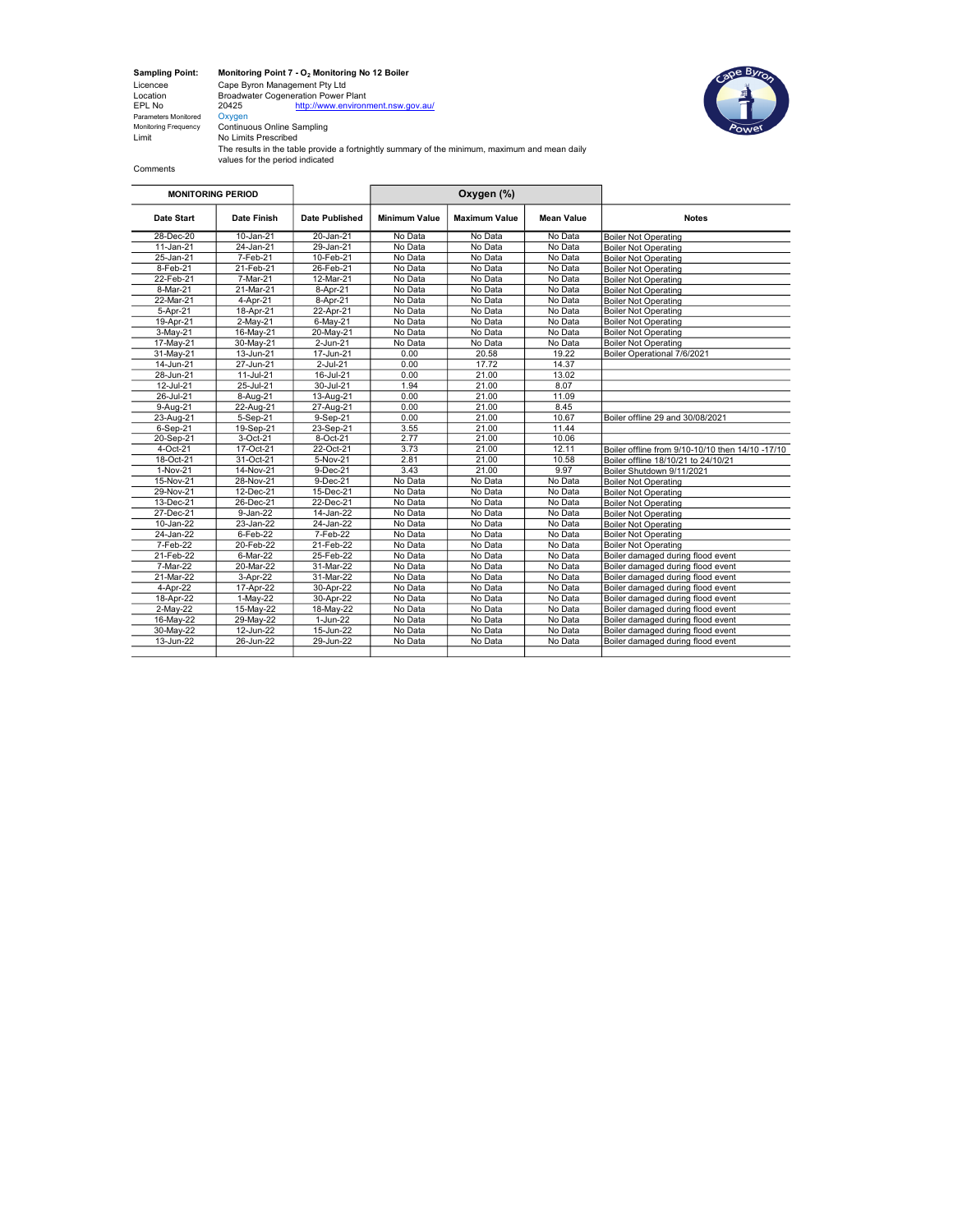Parameters Monitored<br>Monitoring Frequency Monitoring Frequency Continuous Online Sampling Limit No Limits Prescribed

Sampling Point: Monitoring Point 6 -  $O_2$  Monitoring No 1 Cogeneration Boiler Licencee Cape Byron Management Pty Ltd Location Broadwater Cogeneration Power Plant EPL No 20425 http://www.epa.nsw.gov.au/prpoeoapp/



The results in the table provide a fortnightly summary of the minimum, maximum and mean daily values for the period indicated

Comments

| <b>MONITORING PERIOD</b> |             |                   |                         | Oxygen (%)             |                         |                                                 |
|--------------------------|-------------|-------------------|-------------------------|------------------------|-------------------------|-------------------------------------------------|
| Date Start               | Date Finish | Date<br>Published | <b>Minimum</b><br>Value | <b>Mean Value</b>      | <b>Maximum</b><br>Value | <b>Notes</b>                                    |
| 28-Dec-20                | 10-Jan-21   | 20-Jan-21         | 2.10                    | 14.10                  | 21.60                   | Boiler Online 5/01/21                           |
| 11-Jan-21                | 24-Jan-21   | 29-Jan-21         | 2.90                    | 7.26                   | 21.10                   |                                                 |
| 25-Jan-21                | 7-Feb-21    | 10-Feb-21         | 1.80                    | 6.43                   | 15.20                   |                                                 |
| 8-Feb-21                 | 21-Feb-21   | 26-Feb-21         | 1.40                    | 6.94                   | 21.20                   |                                                 |
| 22-Feb-21                | 7-Mar-21    | 12-Mar-21         | 0.00                    | 5.71                   | 21.00                   |                                                 |
| 8-Mar-21                 | 21-Mar-21   | 8-Apr-21          | 1.80                    | 8.01                   | 21.40                   |                                                 |
| 22-Mar-21                | 4-Apr-21    | 8-Apr-21          | 2.30                    | 8.07                   | 21.20                   |                                                 |
| 5-Apr-21                 | 18-Apr-21   | 22-Apr-21         | 3.20                    | 7.34                   | 21.30                   |                                                 |
| 19-Apr-21                | $2-May-21$  | 6-May-21          | 2.30                    | 9.05                   | 21.30                   | Boiler Offline 01/05/21                         |
| 3-May-21                 | 16-May-21   | 20-May-21         | No Data                 | No Data                | No Data                 | <b>Boiler Not Operating</b>                     |
| 17-May-21                | 30-May-21   | 2-Jun-21          | 0.00                    | 7.01                   | 21.40                   | Boiler Offline 17/05/21 to 24/05/21             |
| 31-May-21                | 13-Jun-21   | 17-Jun-21         | 0.40                    | 5.40                   | 21.10                   |                                                 |
| 14-Jun-21                | 27-Jun-21   | $2$ -Jul-21       | 0.20                    | 3.99                   | 14.10                   |                                                 |
| 28-Jun-21                | 11-Jul-21   | 16-Jul-21         | 0.00                    | 7.10                   | 21.30                   |                                                 |
| 12-Jul-21                | 25-Jul-21   | 30-Jul-21         | 0.50                    | 4.04                   | 9.80                    |                                                 |
| 26-Jul-21                | 8-Aug-21    | 13-Aug-21         | 0.90                    | 6.68                   | 21.40                   |                                                 |
| 9-Aug-21                 | 22-Aug-21   | 27-Aug-21         | 0.00                    | 4.58                   | 21.20                   |                                                 |
| 23-Aug-21                | 5-Sep-21    | 9-Sep-21          | 0.60                    | 4.75                   | 21.30                   |                                                 |
| 6-Sep-21                 | 19-Sep-21   | 23-Sep-21         | 0.30                    | 4.71                   | 21.10                   |                                                 |
| 20-Sep-21                | 3-Oct-21    | 8-Oct-21          | 1.20                    | 4.95                   | 12.90                   |                                                 |
| 4-Oct-21                 | 17-Oct-21   | 22-Oct-21         | 0.00                    | 5.52                   | 21.50                   |                                                 |
| 18-Oct-21                | 31-Oct-21   | 5-Nov-21          | 0.80                    | 5.38                   | 21.10                   |                                                 |
| 1-Nov-21                 | 14-Nov-21   | 23-Nov-21         | 2.81                    | 10.60                  | 21.00                   |                                                 |
| 15-Nov-21                | 28-Nov-21   | 9-Dec-21          | 0.00                    | 14.86                  | 21.40                   |                                                 |
| 29-Nov-21                | 12-Dec-21   | 15-Dec-21         | $-0.90$                 | 10.97                  | 21.30                   |                                                 |
| 13-Dec-21                | 26-Dec-21   | 14-Jan-22         | 3.20                    | 8.29                   | 21.20                   | Boiler Offline 25/12/21 to 26/12/21             |
| 27-Dec-21                | 9-Jan-22    | 14-Jan-22         | 3.70                    | 14.80                  | 21.30                   | Online 5/1/22 to 7/1/22                         |
| 10-Jan-22                | 23-Jan-22   | 28-Jan-22         | 4.10                    | 12.00                  | 21.20                   |                                                 |
| 24-Jan-22                | 6-Feb-22    | 11-Feb-22         | $-0.90$                 | 12.00                  | 21.30                   |                                                 |
| 7-Feb-22                 | 20-Feb-22   | 28-Feb-22         | 2.90                    | 10.25                  | 21.20                   |                                                 |
| 21-Feb-22                | 31-Mar-22   | 31-Mar-22         | <b>NR</b>               | <b>NR</b>              | <b>NR</b>               | Boiler offline due to flood damage from 25/2/22 |
| 1-Apr-22                 | 30-Apr-22   | 30-Apr-22         | <b>NR</b>               | <b>NR</b>              | <b>NR</b>               | Boiler offline due to flood damage from 25/2/22 |
| 15-Apr-22                | 14-May-22   | 18-May-22         | NR                      | NR                     | NR                      | Boiler offline due to flood damage from 25/2/22 |
| 29-Apr-22                | 28-May-22   | 1-Jun-22          | $\overline{\text{NR}}$  | NR                     | NR                      | Boiler offline due to flood damage from 25/2/22 |
| 13-May-22                | 11-Jun-22   | 15-Jun-22         | $\overline{\text{NR}}$  | $\overline{\text{NR}}$ | $\overline{\text{NR}}$  | Boiler offline due to flood damage from 25/2/22 |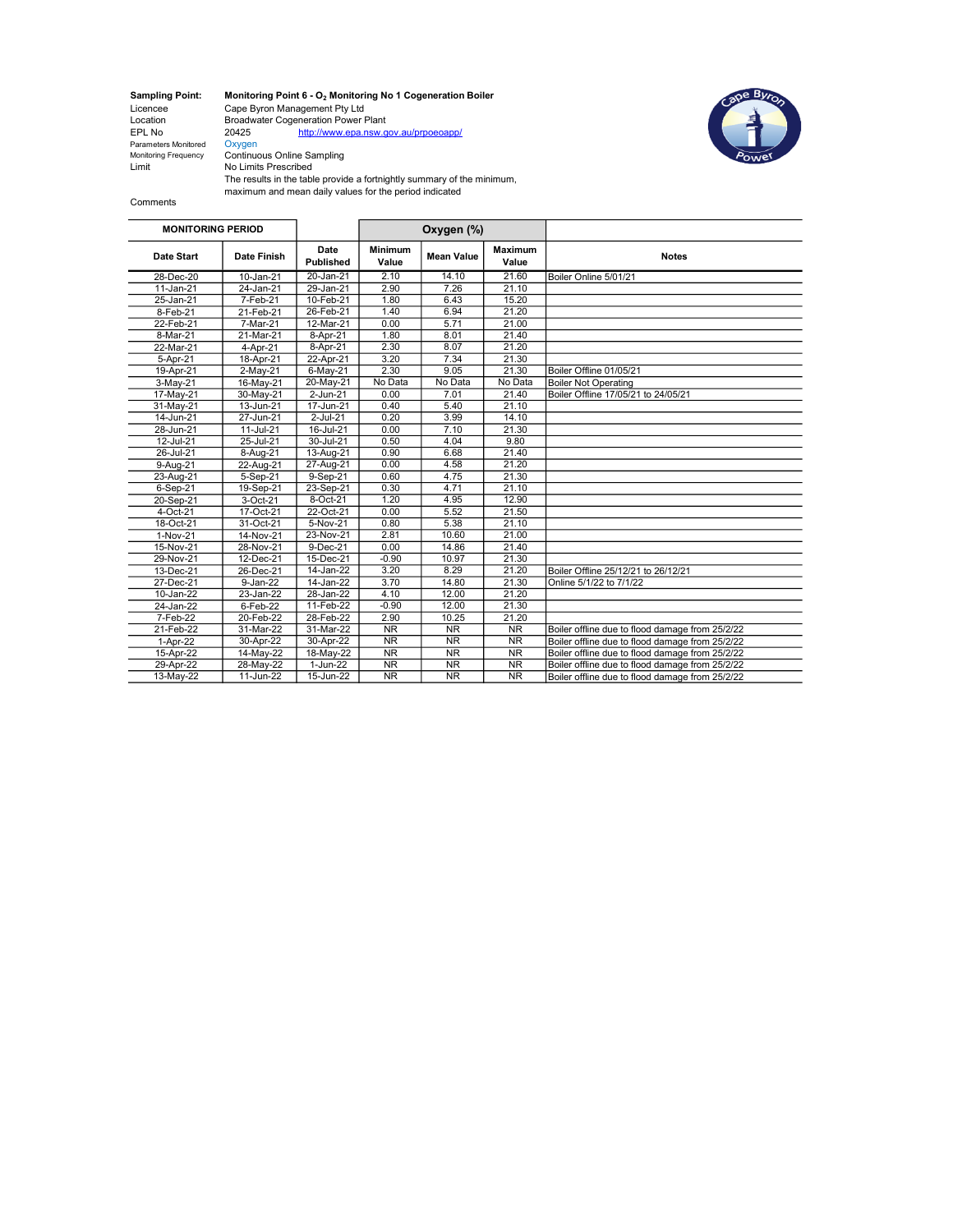| <b>Sampling Point:</b> | Monitoring Point 10 - Stockpile Sediment Pond West |                                      |  |  |  |  |
|------------------------|----------------------------------------------------|--------------------------------------|--|--|--|--|
| Licencee               | Cape Byron Management Pty Ltd                      |                                      |  |  |  |  |
| Location               | <b>Broadwater Power Plant Fuel Stockpile</b>       |                                      |  |  |  |  |
| EPL No                 | 20425                                              | http://www.epa.nsw.gov.au/prpoeoapp/ |  |  |  |  |
| Parameter/s Monitored  | See Table                                          |                                      |  |  |  |  |
| Frequency & Method     | Monthly Grab Sample                                |                                      |  |  |  |  |
| Limit/s                | None Prescribed                                    |                                      |  |  |  |  |



|                     |                      |                          |                | <b>PARAMETERS MEASURED</b> |           |                 |                   |                                                          |
|---------------------|----------------------|--------------------------|----------------|----------------------------|-----------|-----------------|-------------------|----------------------------------------------------------|
| <b>Date Sampled</b> | <b>Date Received</b> | Date<br><b>Published</b> | $BOD5$ (mg/L)  | TSS (mg/L)                 | pH        | Nitrogen (mg/L) | Phosphorus (mg/L) | <b>Notes</b>                                             |
| 20-Jan-21           | 29-Jan-21            | 10-Feb-21                | 7.6            | 10.0                       | 6.4       | 0.9             | 1.2               |                                                          |
| 26-Feb-21           | 11-Mar-21            | 12-Mar-21                | 22.4           | 154.0                      | 6.2       | 1.9             | 0.9               |                                                          |
| 16-Mar-21           | 6-Apr-21             | 8-Apr-21                 | 19.7           | 150.0                      | 6.2       | < 0.1           | 1.4               |                                                          |
| 13-Apr-21           | 21-Apr-21            | 22-Apr-21                | 13.0           | 82.0                       | 6.0       | 1.0             | 1.1               |                                                          |
| 18-May-21           | 24-May-21            | 2-Jun-21                 | 15.8           | 55.0                       | 6.3       | 0.6             | 1.1               |                                                          |
| 22-Jun-21           | 1-Jul-21             | $2$ -Jul-21              | 3.5            | 5.0                        | 6.8       | 0.8             | 0.6               |                                                          |
| 27-Jul-21           | 2-Aug-21             | 13-Aug-21                | 5.1            | 72.0                       | 6.5       | 1.1             | 1.2               |                                                          |
| 24-Aug-21           | 30-Aug-21            | 9-Sep-21                 | 3.2            | 28.0                       | 7.6       | 1.5             | 0.4               |                                                          |
| 28-Sep-21           | 7-Oct-21             | 8-Oct-21                 | 1.5            | 11.0                       | 7.0       | 1.0             | 0.5               |                                                          |
| 25-Oct-21           | 4-Nov-21             | 5-Nov-21                 | 5.1            | 32.0                       | 6.6       | 1.2             | 1.0               |                                                          |
| 9-Nov-21            | 19-Nov-21            | 23-Nov-21                | 3.0            | 15.0                       | 6.8       | 0.6             | 0.8               |                                                          |
| 7-Dec-21            | 17-Dec-21            | 22-Dec-21                | 14.0           | 117.0                      | 6.1       | 0.9             | 1.1               |                                                          |
| 31-Jan-22           | <b>NA</b>            | <b>NA</b>                | <b>NR</b>      | <b>NR</b>                  | <b>NR</b> | <b>NR</b>       | <b>NR</b>         | Pond sample unable to be taken due to<br>manning issues  |
| 25-Feb-22           | <b>NA</b>            | <b>NA</b>                | N <sub>R</sub> | <b>NR</b>                  | <b>NR</b> | N <sub>R</sub>  | N <sub>R</sub>    | Pond sample unable to be taken due to<br>flooding in Feb |
| 20-Mar-22           | <b>NA</b>            | <b>NA</b>                | <b>NR</b>      | <b>NR</b>                  | <b>NR</b> | N <sub>R</sub>  | N <sub>R</sub>    | Pond sample unable to be taken due to<br>flooding in Feb |
| 29-Apr-22           | 29-Apr-22            | 18-May-22                | 70.6           | 127.0                      | 5.0       | 1.6             | 1.2               |                                                          |
| 18-May-22           | 26-May-22            | 1-Jun-22                 | 7.7            | 23.0                       | 6.1       | 1.3             | 0.8               |                                                          |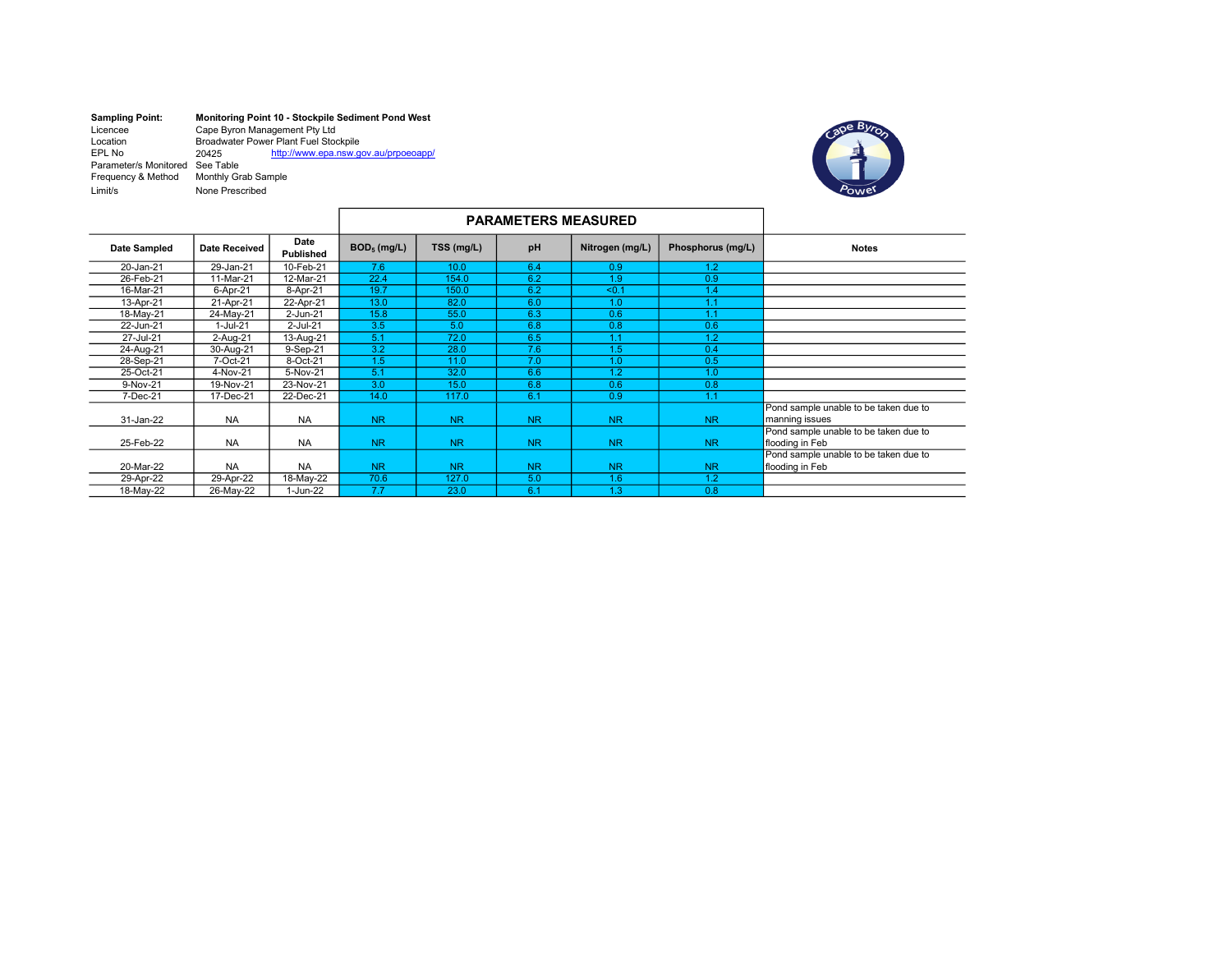| <b>Sampling Point:</b> | Monitoring Point 8 - Cogeneration Cooling Water Discharge |  |  |  |  |  |  |
|------------------------|-----------------------------------------------------------|--|--|--|--|--|--|
| Licencee               | Cape Byron Management Pty Ltd                             |  |  |  |  |  |  |
| Location               | <b>Broadwater Cogeneration Power Plant</b>                |  |  |  |  |  |  |
| EPL No                 | http://www.epa.nsw.gov.au/prpoeoapp/<br>20425             |  |  |  |  |  |  |
| Parameters Monitored   | Temperature & Volume                                      |  |  |  |  |  |  |
| Monitoring Frequency   | Continous online                                          |  |  |  |  |  |  |
| Limits                 | Seet Table                                                |  |  |  |  |  |  |
| Comments               | No result may exceed the maximum limit.                   |  |  |  |  |  |  |



|                          |                    |                   |                        | Temperature (°C)       |                        | Volume (kL/day)                      |                                |                                      |                                                                                            |
|--------------------------|--------------------|-------------------|------------------------|------------------------|------------------------|--------------------------------------|--------------------------------|--------------------------------------|--------------------------------------------------------------------------------------------|
| <b>MONITORING PERIOD</b> |                    |                   | Limit/s                | <b>Maximum</b>         | 41                     | Limit/s                              | <b>Maximum</b>                 | 155520                               |                                                                                            |
| Date Start               | <b>Date Finish</b> | Date<br>Published | <b>Min Temp</b>        | <b>Mean Temp</b>       | <b>Max Temp</b>        | <b>Minimum</b><br>Daily<br>Discharge | <b>Mean Daily</b><br>Discharge | <b>Maximum</b><br>Daily<br>Discharge | <b>Notes</b>                                                                               |
| 28-Dec-20                | 10-Jan-21          | 20-Jan-21         | 25                     | 31                     | 42.2                   | 19482                                | 98986                          | 137184                               | Boiler Online 5/01/21, excursion on 5/01/21 due to turbine control fault<br>for 30 minutes |
| 11-Jan-21                | 24-Jan-21          | 29-Jan-21         | $\overline{23}$        | 36                     | 39.5                   | 124752                               | 136148                         | 137184                               |                                                                                            |
| 25-Jan-21                | 7-Feb-21           | 10-Feb-21         | $\overline{27}$        | $\overline{36}$        | 39.6                   | 135183                               | 137017                         | 137184                               |                                                                                            |
| 8-Feb-21                 | 21-Feb-21          | 26-Feb-21         | $\overline{24}$        | 35                     | 39                     | 68592                                | 124958                         | 137184                               |                                                                                            |
| 22-Feb-21                | 7-Mar-21           | 12-Mar-21         | $\overline{24}$        | 35                     | 39                     | 119179                               | 134203                         | 137184                               |                                                                                            |
| 8-Mar-21                 | 21-Mar-21          | 8-Apr-21          | $\overline{22}$        | 32                     | $\overline{37}$        | 68592                                | 128459                         | 137184                               |                                                                                            |
| 22-Mar-21                | 4-Apr-21           | 8-Apr-21          | 21                     | 30                     | 36                     | 137184                               | 137184                         | 137184                               |                                                                                            |
| 5-Apr-21                 | 18-Apr-21          | 22-Apr-21         | $\overline{21}$        | $\overline{30}$        | 34                     | 135707                               | 137061                         | 137184                               |                                                                                            |
| 19-Apr-21                | $2-May-21$         | 6-May-21          | 19                     | $\overline{28}$        | $\overline{33}$        | 137184                               | 137184                         | 137184                               |                                                                                            |
| $3-May-21$               | 16-May-21          | 20-May-21         | No Data                | No Data                | No Data                | No Data                              | No Data                        | No Data                              | <b>Boiler Not Operating</b>                                                                |
| 17-May-21                | 30-May-21          | $2 - Jun-21$      | 17                     | 30                     | 33                     | 43108                                | 64138                          | 68592                                | Boiler Offline 17/05/21 to 24/05/21                                                        |
| 31-May-21                | 13-Jun-21          | 17-Jun-21         | 16                     | 30                     | 44.8                   | 67544                                | 68505                          | 68592                                | Fault in the side stream flush valve - high temperature 11/06/21 for 13<br>minutes         |
| 14-Jun-21                | 27-Jun-21          | $2$ -Jul-21       | 22                     | 29                     | 39                     | 68592                                | 68592                          | 68592                                |                                                                                            |
| 28-Jun-21                | $11-Jul-21$        | 16-Jul-21         | $\overline{15}$        | $\overline{25}$        | $\overline{33}$        | 66830                                | 68445                          | 68592                                |                                                                                            |
| 12-Jul-21                | 25-Jul-21          | 30-Jul-21         | $\overline{21}$        | $\overline{29}$        | 35                     | 68592                                | 68592                          | 68592                                |                                                                                            |
| 26-Jul-21                | 8-Aug-21           | 13-Aug-21         | 16                     | 26                     | 36                     | 68592                                | 72895                          | 85311                                |                                                                                            |
| 9-Aug-21                 | 22-Aug-21          | 27-Aug-21         | 18                     | $\overline{27}$        | $\overline{32}$        | 73498                                | 122378                         | 137184                               |                                                                                            |
| 23-Aug-21                | 5-Sep-21           | 9-Sep-21          | 17                     | 27                     | 33                     | 135660                               | 137025                         | 137184                               |                                                                                            |
| 6-Sep-21                 | 19-Sep-21          | 23-Sep-21         | 19                     | 28                     | 35                     | 132992                               | 136815                         | 137184                               |                                                                                            |
| 20-Sep-21                | 3-Oct-21           | 8-Oct-21          | 21                     | $\overline{30}$        | $\overline{37}$        | 134612                               | 136767                         | 137184                               |                                                                                            |
| 4-Oct-21                 | 17-Oct-21          | 22-Oct-21         | $\overline{21}$        | $\overline{30}$        | 38                     | 133564                               | 136863                         | 137184                               |                                                                                            |
| 18-Oct-21                | 31-Oct-21          | 5-Nov-21          | $\overline{22}$        | $\overline{32}$        | 39                     | 133564                               | 136882                         | 137184                               |                                                                                            |
| 1-Nov-21                 | 14-Nov-21          | 23-Nov-21         | $\overline{22}$        | 32                     | 39                     | 133564                               | 136882                         | 137184                               |                                                                                            |
| 15-Nov-21                | 28-Nov-21          | 9-Dec-21          | 20                     | $\overline{29}$        | $\overline{38}$        | 50872                                | 125913                         | 137184                               |                                                                                            |
| 29-Nov-21                | 12-Dec-21          | 15-Dec-21         | $\overline{22}$        | 29                     | 35                     | 68592                                | 122501                         | 137184                               |                                                                                            |
| 13-Dec-21                | 26-Dec-21          | 14-Jan-22         | 29                     | $\overline{35}$        | 39                     | 134469                               | 136843                         | 137184                               |                                                                                            |
| 27-Dec-21                | $9 - Jan-22$       | 14-Jan-22         | $\overline{24}$        | $\overline{29}$        | $\overline{37}$        | 68592                                | 104869                         | 137184                               |                                                                                            |
| 10-Jan-22                | $23 - Jan-22$      | 28-Jan-22         | $\overline{22}$        | 31                     | 40                     | 68211                                | 122565                         | 137184                               |                                                                                            |
| 24-Jan-22                | 6-Feb-22           | 11-Feb-22         | $\overline{22}$        | 30                     | 38                     | 68592                                | 118551                         | 137184                               |                                                                                            |
| 7-Feb-22                 | 20-Feb-22          | 25-Feb-22         | 24                     | $\overline{31}$        | $\overline{37}$        | 116225                               | 133477                         | 137184                               |                                                                                            |
| 21-Feb-22                | 25-Feb-22          | 11-Mar-22         | 20                     | 29                     | 38                     | 50872                                | 126347                         | 137184                               | Plant shut-in @ 22:30 25/02/22 pre-flood event                                             |
| 26-Feb-22                | 31-Mar-22          | 31-Mar-22         | $\overline{\text{NR}}$ | NR                     | <b>NR</b>              | <b>NR</b>                            | <b>NR</b>                      | NR                                   | Plant not operating due to flood damage                                                    |
| 1-Apr-22                 | 30-Apr-22          | 30-Apr-22         | $\overline{\text{NR}}$ | $\overline{\text{NR}}$ | $\overline{\text{NR}}$ | <b>NR</b>                            | <b>NR</b>                      | $\overline{\text{NR}}$               | Plant not operating due to flood damage                                                    |
| 15-Apr-22                | 14-May-22          | 18-May-22         | NR                     | NR                     | $\overline{\text{NR}}$ | NR                                   | NR                             | NR                                   | Plant not operating due to flood damage                                                    |
| 29-Apr-22                | 28-May-22          | $1-Jun-22$        | $\overline{\text{NR}}$ | $\overline{\text{NR}}$ | $\overline{\text{NR}}$ | $\overline{\text{NR}}$               | $\overline{\text{NR}}$         | $\overline{\text{NR}}$               | Plant not operating due to flood damage                                                    |
| 13-May-22                | 11-Jun-22          | 15-Jun-22         | $\overline{\text{NR}}$ | $\overline{\text{NR}}$ | NR                     | $\overline{\text{NR}}$               | $\overline{\text{NR}}$         | $\overline{\text{NR}}$               | Plant not operating due to flood damage                                                    |
| 27-May-22                | 25-Jun-22          | 28-Jun-22         | <b>NR</b>              | NR                     | $\overline{\text{NR}}$ | $\overline{\text{NR}}$               | <b>NR</b>                      | <b>NR</b>                            | Plant not operating due to flood damage                                                    |
|                          |                    |                   |                        |                        |                        |                                      |                                |                                      |                                                                                            |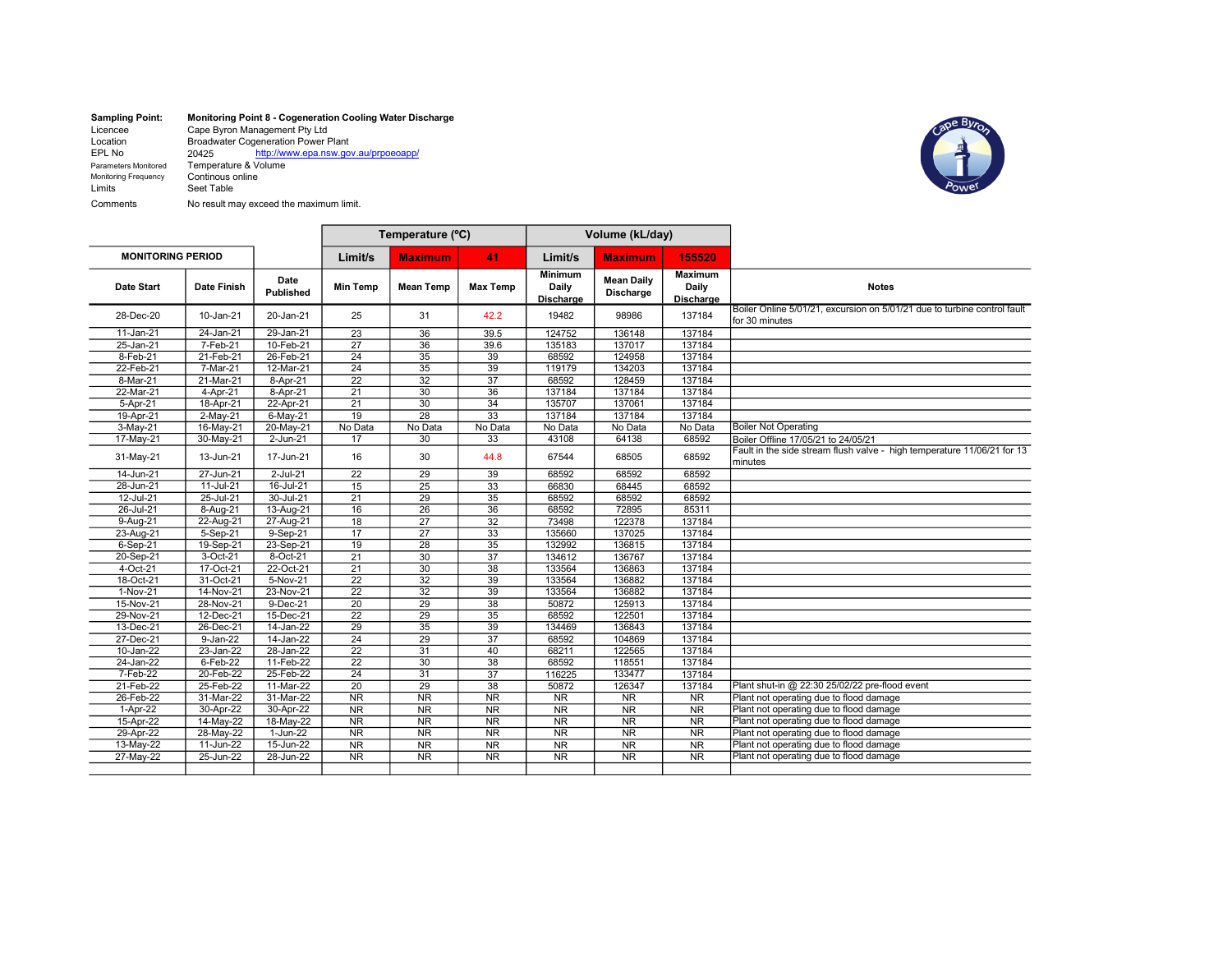| <b>Sampling Point:</b> | <b>Monitoring Point 9 - Cogeneration Cooling Water Inlet</b> |                                      |  |  |
|------------------------|--------------------------------------------------------------|--------------------------------------|--|--|
| Licencee               | Cape Byron Management Pty Ltd                                |                                      |  |  |
| Location               | <b>Broadwater Cogeneration Power Plant</b>                   |                                      |  |  |
| EPL No                 | 20425                                                        | http://www.epa.nsw.gov.au/prpoeoapp/ |  |  |
| Parameters Monitored   | <b>Temperature</b>                                           |                                      |  |  |
| Monitoring Frequency   | Continous online (by calculation)                            |                                      |  |  |
| Limits                 | Not Applicable - background data only                        |                                      |  |  |



| <b>MONITORING PERIOD</b> |              |                |                                             | Temperature (°C)                         |                                             | Volume (kL/day)                |                             |                                |                                                |
|--------------------------|--------------|----------------|---------------------------------------------|------------------------------------------|---------------------------------------------|--------------------------------|-----------------------------|--------------------------------|------------------------------------------------|
| Date Start               | Date Finish  | Date Published | <b>Minimum</b><br>Background<br>Temperature | Mean<br><b>Background</b><br>Temperature | <b>Maximum</b><br>Background<br>Temperature | <b>Minimum Daily</b><br>Intake | <b>Mean Daily</b><br>Intake | <b>Maximum Daily</b><br>Intake | <b>Notes</b>                                   |
| 28-Dec-20                | 10-Jan-21    | 20-Jan-21      | 23.5                                        | 27.5                                     | 44.5                                        | 19482                          | 98986                       | 137184                         | Boiler Online 5/01/21                          |
| 11-Jan-21                | $24$ -Jan-21 | 29-Jan-21      | 16.7                                        | 26.3                                     | 28.3                                        | 124752                         | 136148                      | 137184                         |                                                |
| 25-Jan-21                | 7-Feb-21     | 10-Feb-21      | 26.2                                        | 28.0                                     | 30.0                                        | 135183                         | 137017                      | 137184                         |                                                |
| 8-Feb-21                 | 21-Feb-21    | 26-Feb-21      | 22.9                                        | 26.5                                     | 28.8                                        | 68592                          | 124958                      | 137184                         |                                                |
| 22-Feb-21                | 7-Mar-21     | 12-Mar-21      | 21.0                                        | 26.3                                     | 28.3                                        | 119179                         | 134203                      | 137184                         |                                                |
| 8-Mar-21                 | 21-Mar-21    | 08-Apr-21      | 23.1                                        | 24.9                                     | 26.9                                        | 68592                          | 128459                      | 137184                         |                                                |
| 22-Mar-21                | 4-Apr-21     | 08-Apr-21      | 22.2                                        | 23.4                                     | 25.0                                        | 137184                         | 137184                      | 137184                         |                                                |
| 5-Apr-21                 | 18-Apr-21    | 22-Apr-21      | 20.7                                        | 22.0                                     | 23.4                                        | 135707                         | 137061                      | 137184                         |                                                |
| 19-Apr-21                | 2-May-21     | 06-May-21      | 16.8                                        | 20.5                                     | 21.6                                        | 137184                         | 137184                      | 137184                         |                                                |
| 3-May-21                 | 16-May-21    | 20-May-21      | 12.0                                        | 21.3                                     | 37.8                                        | No Data                        | No Data                     | No Data                        | <b>Boiler Not Operating</b>                    |
| 17-May-21                | 30-May-21    | 02-Jun-21      | 17.3                                        | 18.7                                     | 29.4                                        | 43108                          | 64138                       | 68592                          | Boiler Offline 17/05/21 to 24/05/21            |
| 31-May-21                | 13-Jun-21    | 17-Jun-21      | 15.9                                        | 17.6                                     | 21.0                                        | 67544                          | 68505                       | 68592                          |                                                |
| 14-Jun-21                | 27-Jun-21    | 02-Jul-21      | 15.8                                        | 16.9                                     | 18.7                                        | 68592                          | 68592                       | 68592                          |                                                |
| 28-Jun-21                | 11-Jul-21    | 16-Jul-21      | 15.9                                        | 17.5                                     | 19.4                                        | 66830                          | 68445                       | 68592                          |                                                |
| 12-Jul-21                | 25-Jul-21    | 30-Jul-21      | 15.4                                        | 16.5                                     | 17.8                                        | 68592                          | 68592                       | 68592                          |                                                |
| 26-Jul-21                | 8-Aug-21     | 13-Aug-21      | 15.2                                        | 17.0                                     | 19.0                                        | 68592                          | 72895                       | 85311                          |                                                |
| 9-Aug-21                 | 22-Aug-21    | 27-Aug-21      | 11.4                                        | 18.7                                     | 21.2                                        | 73498                          | 122378                      | 137184                         |                                                |
| 23-Aug-21                | 5-Sep-21     | 09-Sep-21      | 17.4                                        | 19.7                                     | 21.7                                        | 135660                         | 137025                      | 137184                         |                                                |
| 6-Sep-21                 | 19-Sep-21    | 23-Sep-21      | 19.5                                        | 20.7                                     | 22.3                                        | 132992                         | 136815                      | 137184                         |                                                |
| 20-Sep-21                | 3-Oct-21     | 08-Oct-21      | 16.0                                        | 21.6                                     | 23.3                                        | 134612                         | 136767                      | 137184                         |                                                |
| 4-Oct-21                 | 17-Oct-21    | 22-Oct-21      | 21.9                                        | 23.2                                     | 24.7                                        | 133564                         | 136863                      | 137184                         |                                                |
| 18-Oct-21                | 31-Oct-21    | 05-Nov-21      | 22.5                                        | 24.4                                     | 27.1                                        | 133564                         | 136882                      | 137184                         |                                                |
| 1-Nov-21                 | 14-Nov-21    | 23-Nov-21      | 22.5                                        | 24.3                                     | 27.1                                        | 133564                         | 136882                      | 137184                         |                                                |
| 15-Nov-21                | 28-Nov-21    | 09-Dec-21      | 19.9                                        | 25.6                                     | 39.8                                        | 50872                          | 125913                      | 137184                         |                                                |
| 29-Nov-21                | 12-Dec-21    | 15-Dec-21      | 22.0                                        | 24.2                                     | 26.4                                        | 68592                          | 122501                      | 137184                         |                                                |
| 13-Dec-21                | 26-Dec-21    | 14-Jan-22      | 25.0                                        | 27.0                                     | 28.9                                        | 134469                         | 136843                      | 137184                         |                                                |
| 27-Dec-21                | 9-Jan-22     | 14-Jan-22      | 24.8                                        | 26.2                                     | 28.4                                        | 68592                          | 104869                      | 137184                         |                                                |
| 10-Jan-22                | 23-Jan-22    | 28-Jan-22      | 22.8                                        | 26.5                                     | 28.4                                        | 68210                          | 122565                      | 137184                         |                                                |
| 24-Jan-22                | $6-Feb-22$   | 11-Feb-22      | 23.2                                        | 25.2                                     | 28.0                                        | 68592                          | 118551                      | 137184                         |                                                |
| 7-Feb-22                 | 20-Feb-22    | 25-Feb-22      | 24.0                                        | 25.0                                     | 26.3                                        | 116225                         | 133477                      | 137184                         |                                                |
| 21-Feb-22                | 25-Feb-22    | 11-Mar-22      | 19.9                                        | 26.0                                     | 39.8                                        | 50872                          | 126347                      | 137184                         | Plant shut-in @ 22:30 25/02/22 pre-flood event |
| 26-Feb-22                | 31-Mar-22    | 31-Mar-22      | $\overline{\text{NR}}$                      | NR                                       | $\overline{\text{NR}}$                      | <b>NR</b>                      | $\overline{\text{NR}}$      | $\overline{\text{NR}}$         | Plant not operating due to flood damage        |
| 1-Apr-22                 | 30-Apr-22    | 30-Apr-22      | NR                                          | $\overline{\text{NR}}$                   | NR                                          | NR                             | NR                          | NR                             | Plant not operating due to flood damage        |
| 15-Apr-22                | 14-May-22    | 18-May-22      | $\overline{\text{NR}}$                      | NR                                       | $\overline{\text{NR}}$                      | $\overline{\text{NR}}$         | $\overline{\text{NR}}$      | $\overline{\text{NR}}$         | Plant not operating due to flood damage        |
| 29-Apr-22                | 28-May-22    | $1-Jun-22$     | NR                                          | NR                                       | $\overline{\text{NR}}$                      | NR                             | $\overline{\text{NR}}$      | $\overline{\text{NR}}$         | Plant not operating due to flood damage        |
| 13-May-22                | 11-Jun-22    | $15 - Jun-22$  | <b>NR</b>                                   | <b>NR</b>                                | $\overline{\text{NR}}$                      | <b>NR</b>                      | <b>NR</b>                   | <b>NR</b>                      | Plant not operating due to flood damage        |
| 27-May-22                | 25-Jun-22    | 28-Jun-22      | NR                                          | $\overline{\text{NR}}$                   | $\overline{\text{NR}}$                      | <b>NR</b>                      | $\overline{\text{NR}}$      | $\overline{\text{NR}}$         | Plant not operating due to flood damage        |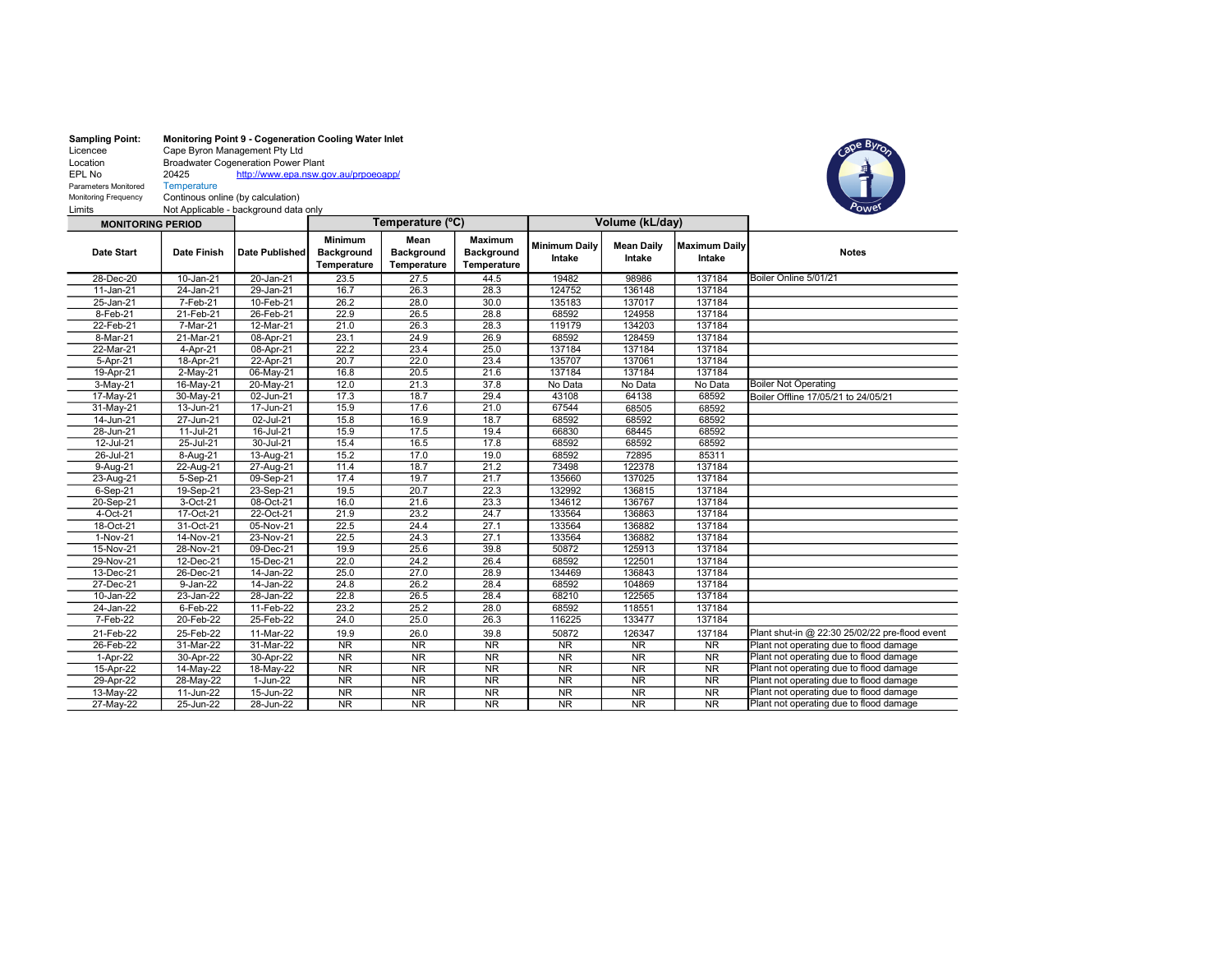| <b>Sampling Point:</b>          | Monitoring Point 11 - Stockpile Sediment Pond East |                                      |  |  |  |
|---------------------------------|----------------------------------------------------|--------------------------------------|--|--|--|
| Licencee                        | Cape Byron Management Pty Ltd                      |                                      |  |  |  |
| Location                        | Broadwater Power Plant Fuel Stockpile              |                                      |  |  |  |
| EPL No                          | 20425                                              | http://www.epa.nsw.gov.au/prpoeoapp/ |  |  |  |
| Parameter/s Monitored See Table |                                                    |                                      |  |  |  |
| Frequency & Method              | Monthly Grab Sample                                |                                      |  |  |  |
| $Lim$ it/s                      | None Prescribed                                    |                                      |  |  |  |



| <b>PARAMETERS MEASURED</b> |                      |                       |                  |            |           |                  |                   |                                                          |
|----------------------------|----------------------|-----------------------|------------------|------------|-----------|------------------|-------------------|----------------------------------------------------------|
| Date Sampled               | <b>Date Received</b> | <b>Date Published</b> | $BOD5$ (mg/L)    | TSS (mg/L) | pH        | Nitrogen (mg/L)  | Phosphorus (mg/L) | <b>Notes</b>                                             |
| 20-Jan-21                  | 29-Jan-21            | 10-Feb-21             | 9.9              | 8.0        | 7.0       | 1.6              | 0.7               |                                                          |
| 26-Feb-21                  | 11-Mar-21            | 12-Mar-21             | 3.2              | 32.0       | 6.8       | 1.5              | 0.6               |                                                          |
| 16-Mar-21                  | 6-Apr-21             | 8-Apr-21              | 22.9             | 72.0       | 6.9       | 1.3              | 0.8               |                                                          |
| 13-Apr-21                  | 21-Apr-21            | 22-Apr-21             | 6.0              | 27.0       | 6.9       | 1.2 <sub>2</sub> | 0.5               |                                                          |
| 18-May-21                  | 24-May-21            | 2-Jun-21              | 9.6              | 6.0        | 7.0       | 1.5              | 0.4               |                                                          |
| 22-Jun-21                  | $1-Jul-21$           | 2-Jul-21              | 3.1              | 6.0        | 7.3       | 1.5              | 0.4               |                                                          |
| 27-Jul-21                  | 27-Jul-21            | 13-Aug-21             | 1.8              | 18.0       | 7.0       | 1.9              | 0.4               |                                                          |
| 24-Aug-21                  | 30-Aug-21            | 9-Sep-21              | $\overline{3.0}$ | 44.0       | 6.8       | 1.0              | 0.8               |                                                          |
| 28-Sep-21                  | 7-Oct-21             | 8-Oct-21              | 13.0             | 13.0       | 7.5       | 1.7              | 0.4               |                                                          |
| 25-Oct-21                  | 4-Nov-21             | 5-Nov-21              | 1.9              | 14.0       | 6.9       | 1.4              | 0.3               |                                                          |
| 9-Nov-21                   | 19-Nov-21            | 23-Nov-21             | 3.7              | 10.0       | 7.6       | 1.6              | 0.4               |                                                          |
| 7-Dec-21                   | 17-Dec-21            | 22-Dec-21             | 6.2              | 34.0       | 6.8       | 2.0              | 0.4               |                                                          |
| 31-Jan-22                  | <b>NA</b>            | <b>NA</b>             | <b>NR</b>        | <b>NR</b>  | <b>NR</b> | N <sub>R</sub>   | <b>NR</b>         | Pond sample unable to be taken due to<br>manning issues  |
| 25-Feb-22                  | <b>NA</b>            | <b>NA</b>             | <b>NR</b>        | <b>NR</b>  | <b>NR</b> | N <sub>R</sub>   | <b>NR</b>         | Pond sample unable to be taken due to<br>flooding in Feb |
| 20-Mar-22                  | <b>NA</b>            | <b>NA</b>             | <b>NR</b>        | <b>NR</b>  | <b>NR</b> | <b>NR</b>        | <b>NR</b>         | Pond sample unable to be taken due to<br>flooding in Feb |
| 29-Apr-22                  | 10-May-22            | 18-May-22             | 4.2              | 4.0        | 7.2       | 0.9              | 0.2               |                                                          |
| 18-May-22                  | 26-May-22            | 1-Jun-22              | 5.4              | 9.0        | 7.1       | 1.4              | 0.4               |                                                          |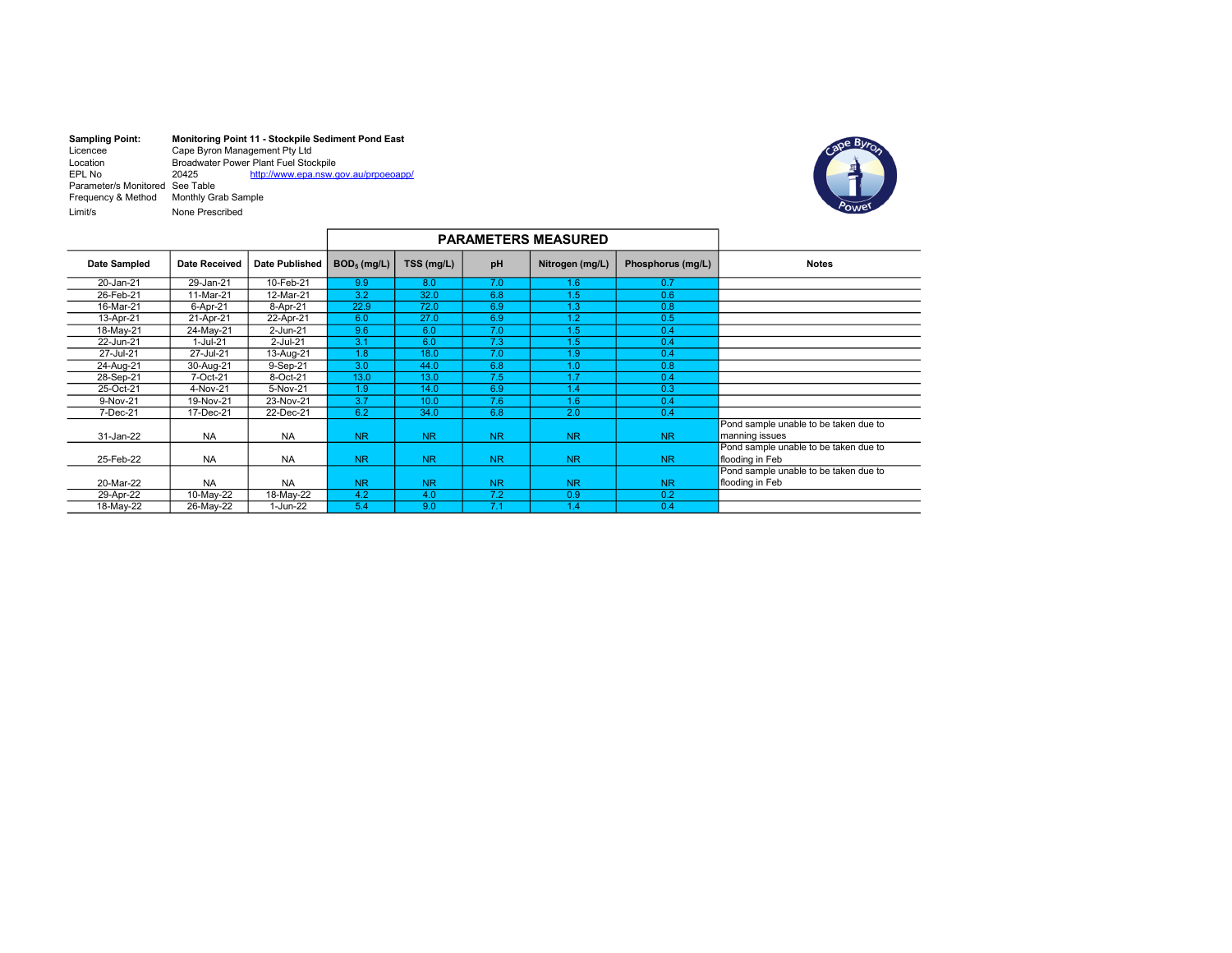Location<br>EPL No<br>Parameters Measured Frequency & Method Biannual Grab Sample Frammeries Measured See Table<br>
Frequency & Method Biannual Grab &<br>
Licence Limits Not Prescribed

Sampling Point: Monitoring Point 12 - Reverse Osmosis Sidestream Licencee Cape Byron Management Pty Ltd Location Broadwater Cogeneration Power Plant EPL No 20425 http://www.epa.nsw.gov.au/prpoeoapp/



| <b>Pollutants</b>     | Units                 | Date Sampled           | <b>Date Received</b> | <b>Date Published</b>  | <b>Results</b> | <b>Notes</b> |
|-----------------------|-----------------------|------------------------|----------------------|------------------------|----------------|--------------|
| Aluminium             | mg/l                  | 13-Apr-21              | 19-Apr-21            | 22-Apr-21              | 0.695          |              |
|                       |                       | 28-Sep-21              | 07-Oct-21            | 08-Oct-21              | 0.205          |              |
| Ammonia               | mg/l                  | 13-Apr-21              | 19-Apr-21            | 22-Apr-21              | 0.680          |              |
|                       |                       | 28-Sep-21              | 07-Oct-21            | 08-Oct-21              | 0.292          |              |
| Arsenic               | mg/l                  | 13-Apr-21              | 19-Apr-21            | 22-Apr-21              | 0.003          |              |
|                       |                       | 28-Sep-21              | 07-Oct-21            | 08-Oct-21              | 0.001          |              |
| Barium                | mg/l                  | 13-Apr-21              | 19-Apr-21            | 22-Apr-21              | 0.118          |              |
|                       |                       | 28-Sep-21              | 07-Oct-21            | 08-Oct-21              | 0.078          |              |
| Bicarbonate           | CaCO <sub>3</sub> /kg | 13-Apr-21              | 19-Apr-21            | 22-Apr-21              | 37.000         |              |
|                       |                       | 28-Sep-21              | 07-Oct-21            | 08-Oct-21              | 120.000        |              |
| Cadmium               | mg/l                  | 13-Apr-21              | 19-Apr-21            | 22-Apr-21              | < 0.001        |              |
|                       |                       | 28-Sep-21              | 07-Oct-21            | 08-Oct-21              | < 0.001        |              |
| Calcium               | mg/l                  | 13-Apr-21              | 19-Apr-21            | 22-Apr-21              | 26.286         |              |
|                       |                       | 28-Sep-21              | 07-Oct-21            | 08-Oct-21              | 33.689         |              |
| Chloride              | mg/l                  | 13-Apr-21              | 19-Apr-21            | 22-Apr-21              | 2.206          |              |
|                       |                       | 28-Sep-21              | 07-Oct-21            | 08-Oct-21              | 1.389          |              |
| Chromium              | mg/l                  | 13-Apr-21              | 19-Apr-21            | 22-Apr-21              | 0.001          |              |
|                       |                       | 28-Sep-21              | 07-Oct-21            | 08-Oct-21              | $0.001$        |              |
| Conductivity          | dS/m                  | 13-Apr-21              | 19-Apr-21            | 22-Apr-21              | 1.170          |              |
|                       |                       | 28-Sep-21              | 07-Oct-21            | 08-Oct-21              | 0.825          |              |
| Copper                | mg/l                  | 13-Apr-21              | 19-Apr-21            | 22-Apr-21              | < 0.001        |              |
|                       |                       | 28-Sep-21              | 07-Oct-21            | 08-Oct-21              | < 0.001        |              |
| Hardness (as calcium) | CaCO3/kg              | 13-Apr-21              | 19-Apr-21            | 22-Apr-21              | 142.124        |              |
|                       |                       | 28-Sep-21              | 07-Oct-21            | 08-Oct-21              | 33.700         |              |
| Iron                  | mg/l                  | 13-Apr-21              | 19-Apr-21            | 22-Apr-21              | 7.673          |              |
|                       |                       | 28-Sep-21              | 07-Oct-21            | 08-Oct-21              | 1.350          |              |
| Lead                  | mg/l                  | 13-Apr-21              | 19-Apr-21            | 22-Apr-21              | < 0.001        |              |
|                       |                       | 28-Sep-21              | 07-Oct-21            | 08-Oct-21              | < 0.001        |              |
| Magnesium             | mq/l                  | 13-Apr-21              | 19-Apr-21            | 22-Apr-21              | 18.574         |              |
|                       |                       | 28-Sep-21              | 07-Oct-21            | 08-Oct-21              | 15.500         |              |
| Manganese             | mg/l                  | 13-Apr-21              | 19-Apr-21            | 22-Apr-21              | 0.154          |              |
|                       |                       | 28-Sep-21              | 07-Oct-21            | 08-Oct-21              | 0.046          |              |
| Mercury               | mq/l                  | 13-Apr-21              | 19-Apr-21            | 22-Apr-21              | < 0.0005       |              |
|                       |                       | 28-Sep-21              | 07-Oct-21            | 08-Oct-21              | < 0.0005       |              |
| Nickel                | mg/l                  | 13-Apr-21              | 19-Apr-21            | 22-Apr-21              | 0.002          |              |
|                       |                       | 28-Sep-21              | 07-Oct-21            | 08-Oct-21              | < 0.001        |              |
| Nitrate               | mg/l                  | 13-Apr-21              | 19-Apr-21            | 22-Apr-21              | 0.016          |              |
|                       |                       | 28-Sep-21              | 07-Oct-21            | 08-Oct-21              | 0.623          |              |
| Nitrite               | mg/l                  | 13-Apr-21              | 19-Apr-21            | 22-Apr-21              | 0.248          |              |
|                       |                       | 28-Sep-21              | 07-Oct-21            | 08-Oct-21              | 0.100          |              |
| Orthophosphate        | mg/l                  | 13-Apr-21              | 19-Apr-21            | 22-Apr-21              | 0.027          |              |
|                       |                       | 28-Sep-21              | 07-Oct-21            | 08-Oct-21              | 0.007          |              |
| Potassium             | mg/l                  | 13-Apr-21              | 19-Apr-21            | 22-Apr-21              | 8.177          |              |
|                       |                       | 28-Sep-21              | 07-Oct-21            | 08-Oct-21              | 11.000         |              |
| Selenium              | mg/l                  | 13-Apr-21              | 19-Apr-21            | 22-Apr-21              | < 0.002        |              |
|                       |                       | 28-Sep-21              | 07-Oct-21            | 08-Oct-21              | < 0.002        |              |
| Silica (total)        | mg/l                  | 13-Apr-21              | 19-Apr-21            | 22-Apr-21              | 23.467         |              |
|                       |                       | 28-Sep-21              | 07-Oct-21            | 08-Oct-21              | 20.400         |              |
| Silver                | mg/l                  | 13-Apr-21              | 19-Apr-21            | 22-Apr-21              | < 0.001        |              |
|                       |                       | 28-Sep-21              | 07-Oct-21            | 08-Oct-21              | < 0.001        |              |
| Sodium                |                       |                        | 19-Apr-21            |                        | 175.331        |              |
|                       | mg/l                  | 13-Apr-21<br>28-Sep-21 | 07-Oct-21            | 22-Apr-21<br>08-Oct-21 | 113.000        |              |
|                       |                       |                        |                      |                        |                |              |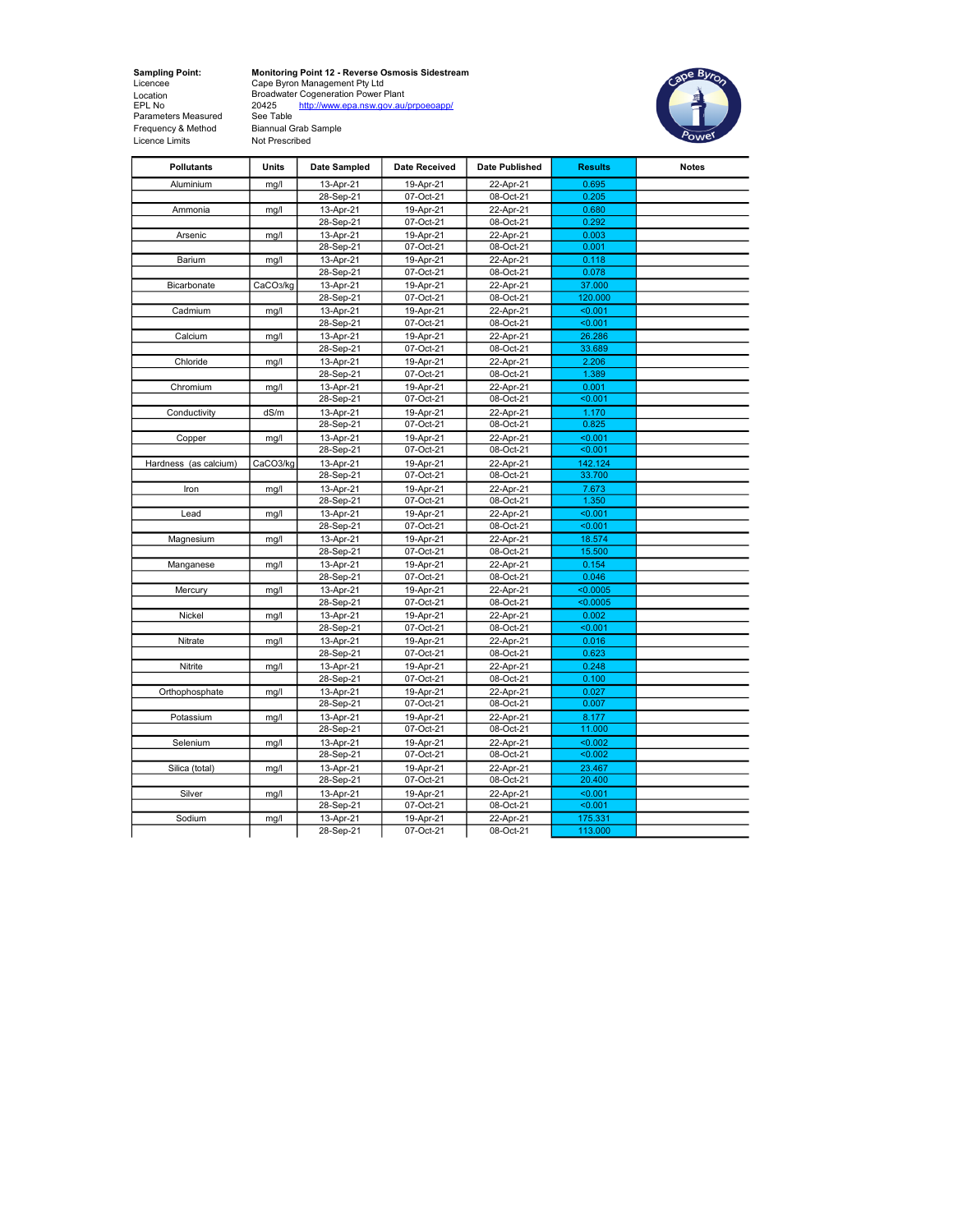Parameters Measured See Table Frequency & Method Biannual Grab Sample Licence Limits Not Prescribed

Sampling Point: Monitoring Point 12 - Reverse Osmosis Sidestream Licencee Cape Byron Management Pty Ltd Location Broadwater Cogeneration Power Plant EPL No 20425 http://www.epa.nsw.gov.au/prpoeoapp/



| <b>Pollutants</b>             | Units | <b>Date Sampled</b> | <b>Date Received</b> | Date Published | <b>Results</b> | <b>Notes</b> |
|-------------------------------|-------|---------------------|----------------------|----------------|----------------|--------------|
| Sodium Adsorption Ratio       | mq/   | 13-Apr-21           | 19-Apr-21            | 22-Apr-21      | 6.394          |              |
|                               |       | 28-Sep-21           | 07-Oct-21            | 08-Oct-21      | 4.000          |              |
| Sulfate                       | mq/   | 13-Apr-21           | 19-Apr-21            | 22-Apr-21      | 115.047        |              |
|                               |       | 28-Sep-21           | 07-Oct-21            | 08-Oct-21      | 87.000         |              |
| <b>Total Dissolved Salts</b>  | mg/l  | 13-Apr-21           | 19-Apr-21            | 22-Apr-21      | 795,600        |              |
|                               |       | 28-Sep-21           | 07-Oct-21            | 08-Oct-21      | 561.000        |              |
| <b>Total Organic Carbon</b>   | mq/   | 13-Apr-21           | 19-Apr-21            | 22-Apr-21      | 21.500         |              |
|                               |       | 28-Sep-21           | 07-Oct-21            | 08-Oct-21      | 20.400         |              |
| <b>Total Suspended Solids</b> | mq/1  | 13-Apr-21           | 19-Apr-21            | 22-Apr-21      | $<$ 1          |              |
|                               |       | 28-Sep-21           | 07-Oct-21            | 08-Oct-21      | <1             |              |
| Zinc                          | mq/l  | 13-Apr-21           | 19-Apr-21            | 22-Apr-21      | 0.024          |              |
|                               |       | 28-Sep-21           | 07-Oct-21            | 08-Oct-21      | 0.004          |              |
| pH                            |       | 13-Apr-21           | 19-Apr-21            | 22-Apr-21      | 6.780          |              |
|                               |       | 28-Sep-21           | 07-Oct-21            | 08-Oct-21      | 7.600          |              |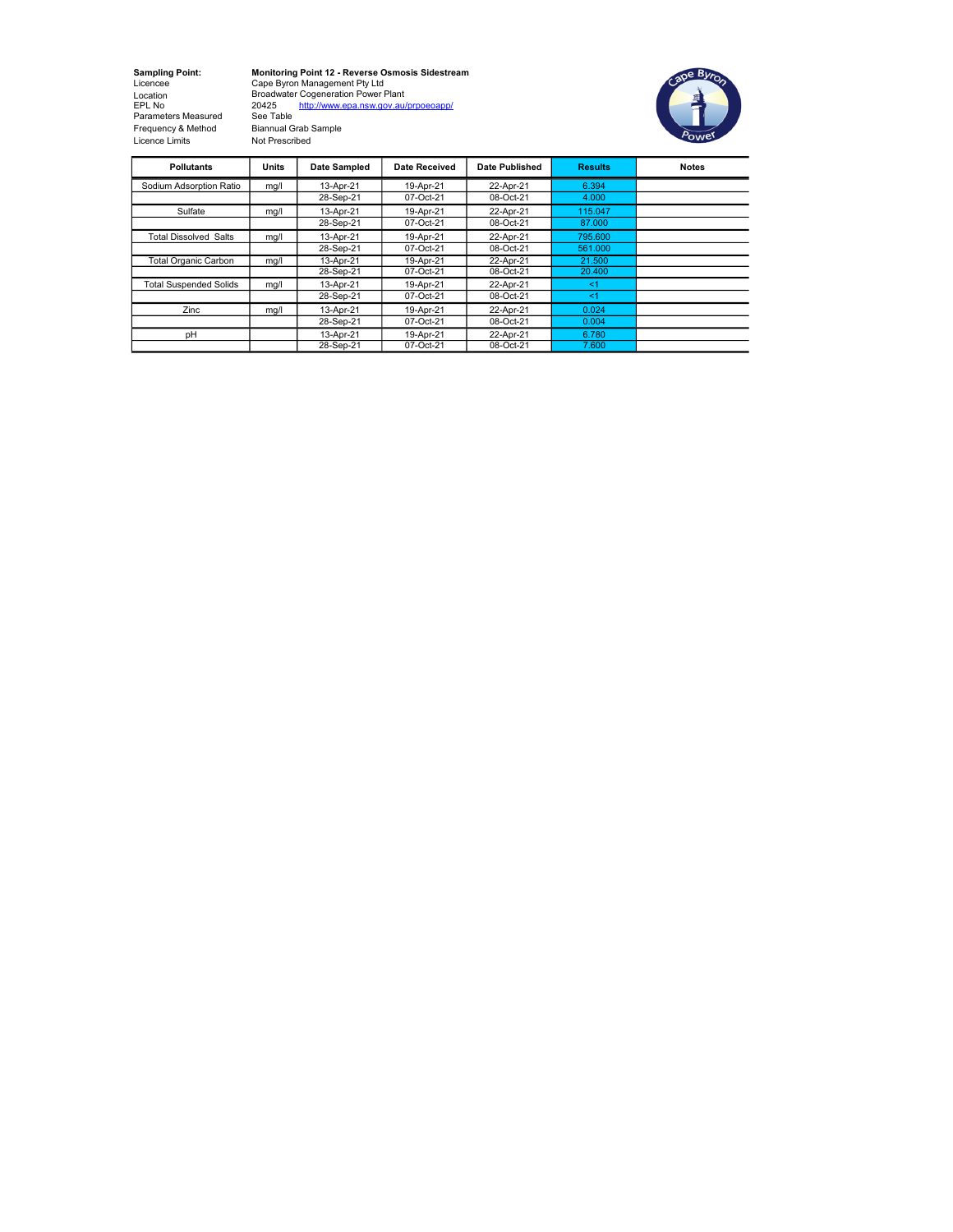Sampling Point: Rain gauge EPL No 20425 Parameter/s Monitored Rainfall

Licencee Cape Byron Management Pty Ltd Location Broadwater Cogeneration Power Plant Frequency & Method Continuous Auto Sampler



| <b>Period From</b>                                 |                     | TIPPING GUAGE CONTINUOUS RAINFALL MONITORING<br>Period To             |                  |                              | <b>Daily Rain</b>      |
|----------------------------------------------------|---------------------|-----------------------------------------------------------------------|------------------|------------------------------|------------------------|
| Date                                               | Time                | Date                                                                  | Time             | Total (mm)                   | Max Intensity (mm/min) |
| Wednesday, 19 May 2021                             | 9:01am              | Thursday, 20 May 2021                                                 | 9:00am           | 0.2                          | 0.2                    |
| Thursday, 20 May 2021                              | $9:01$ am           | Friday, 21 May 2021                                                   | 9:00am           | 0.2                          | 0.2                    |
| Friday, 21 May 2021                                | 9:01am              |                                                                       | 9:00am           | 18.4                         | 1.6                    |
| Saturday, 22 May 2021                              | 9:01am              | Saturday, 22 May 2021<br>Sunday, 23 May 2021                          | 9:00am           | 42                           | 0.6                    |
| Sunday, 23 May 2021                                | 9:01am              | Monday, 24 May 2021                                                   | 9:00am           | 7.4                          | $\overline{1}$         |
| Monday, 24 May 2021                                | 9:01am              | Tuesday, 25 May 2021                                                  | 9:00am           | 1.6                          | 0.2                    |
| Tuesday, 25 May 2021                               | 9:01am              | Wednesday, 26 May 2021                                                | 9:00am           | 0.2                          | 0.2                    |
|                                                    | 9:01am              | Thursday, 27 May 2021                                                 | 9:00am           | 0.2                          | 0.2                    |
| Wednesday, 26 May 2021<br>Thursday, 27 May 2021    | 9:01am              | Friday, 28 May 2021                                                   | 9:00am           | $\mathbf 0$                  | 0                      |
| Friday, 28 May 2021                                | 9:01am              | Saturday, 29 May 2021                                                 | 9:00am           | $\overline{0}$               | $\overline{0}$         |
| Saturday, 29 May 2021                              | 9:01am              | Sunday, 30 May 2021                                                   | 9:00am           | 0                            | 0                      |
| Sunday, 30 May 2021                                | 9:01am              | Monday, 31 May 2021                                                   | 9:00am           | $\Omega$                     | 0                      |
| Monday, 31 May 2021                                | 9:01am              | Tuesday, 1 June 2021                                                  | 9:00am           | 0                            | 0                      |
| Tuesday, 1 June 2021                               | 9:01am              | Wednesday, 2 June 2021                                                | 9:00am           | 0                            | 0                      |
| Wednesday, 2 June 2021                             | 9:01am              | Thursday, 3 June 2021                                                 | 9:00am           | $\overline{0}$               | $\overline{0}$         |
| Thursday, 3 June 2021                              | 9:01am              | Friday, 4 June 2021                                                   | 9:00am           | 1.8                          | 0.2                    |
| Friday, 4 June 2021                                | 9:01am              | Saturday, 5 June 2021                                                 | 9:00am           | 0                            | 0                      |
| Saturday, 5 June 2021                              | 9:01am              | Sunday, 6 June 2021                                                   | 9:00am           | $\overline{\mathbf{0}}$      | 0                      |
| Sunday, 6 June 2021                                | 9:01am              | Monday, 7 June 2021                                                   | 9:00am           | 0                            | 0                      |
| Monday, 7 June 2021                                | 9:01am              | Tuesday, 8 June 2021                                                  | 9:00am           | 0.2                          | 0.2                    |
| Tuesday, 8 June 2021                               | 9:01am              | Wednesday, 9 June 2021                                                | 9:00am           | 2.6                          | 0.4                    |
| Wednesday, 9 June 2021                             | 9:01am              | Thursday, 10 June 2021                                                | 9:00am           | 0.2                          | 0.2                    |
| Thursday, 10 June 2021                             | 9:01am              | Friday, 11 June 2021                                                  | 9:00am           | 0                            | 0                      |
| Friday, 11 June 2021                               | 9:01am              | Saturday, 12 June 2021                                                | 9:00am           | 0                            | 0                      |
| Saturday, 12 June 2021                             | 9:01am              | Sunday, 13 June 2021                                                  | 9:00am           | $\overline{0}$               | $\overline{0}$         |
| Sunday, 13 June 2021                               | 9:01am              | Monday, 14 June 2021                                                  | 9:00am<br>9:00am | 0                            | 0                      |
| Monday, 14 June 2021                               | 9:01am              | Tuesday, 15 June 2021                                                 | 9:00am           | 0                            | 0                      |
| Tuesday, 15 June 2021                              | 9:01am              | Wednesday, 16 June 2021                                               |                  | $\overline{\mathbf{0}}$      | 0                      |
| Wednesday, 16 June 2021                            | 9:01am              | Thursday, 17 June 2021                                                | 9:00am           | 4.6                          | 0.4                    |
| Thursday, 17 June 2021                             | 9:01am              | Friday, 18 June 2021                                                  | 9:00am           | $\overline{0}$               | $\overline{0}$         |
| Friday, 18 June 2021                               | 9:01am<br>9:01am    | Saturday, 19 June 2021                                                | 9:00am<br>9:00am | 0<br>$\Omega$                | 0                      |
| Saturday, 19 June 2021<br>Sunday, 20 June 2021     | 9:01am              | Sunday, 20 June 2021<br>Monday, 21 June 2021<br>Tuesday, 22 June 2021 | 9:00am           | $\overline{\mathfrak{o}}$    | 0<br>0                 |
| Monday, 21 June 2021                               | 9:01am              | Wednesday, 23 June 2021                                               | 9:00am           | 22                           | 0.4                    |
| Tuesday, 22 June 2021                              | 9:01am              |                                                                       | 9:00am           | 3.2                          | 0.4                    |
| Wednesday, 23 June 2021                            | 9:01am              | Thursday, 24 June 2021                                                | 9:00am           | 0.8                          | 0.2                    |
| Thursday, 24 June 2021                             | $9:01$ am           | Friday, 25 June 2021                                                  | 9:00am           | 0.4                          | 0.2                    |
| Friday, 25 June 2021                               | 9:01am              | Saturday, 26 June 2021<br>Sunday, 27 June 2021                        | 9:00am           | 1.8                          | 0.2                    |
| Saturday, 26 June 2021                             | 9:01am              | Monday, 28 June 2021                                                  | 9:00am           | 0.2                          | 0.2                    |
| Sunday, 27 June 2021                               | 9:01am              |                                                                       | 9:00am           | $\overline{0}$               | $\overline{0}$         |
| Monday, 28 June 2021                               | 9:01am              | Tuesday, 29 June 2021                                                 | 9:00am           | 18.4                         | 0.8                    |
| Tuesday, 29 June 2021                              | $9:01$ am           | Wednesday, 30 June 2021                                               | 9:00am           | 6                            | 0.8                    |
| Wednesday, 30 June 2021                            | 9:01am              | Thursday, 1 July 2021                                                 | 9:00am           | 29                           | 1.6                    |
| Thursday, 1 July 2021                              | 9:01am              | Friday, 2 July 2021                                                   | 9:00am           | 322                          | 0.8                    |
| Friday, 2 July 2021                                | 9:01am              | Saturday, 3 July 2021                                                 | 9:00am           | 7.8                          | $\overline{1}$         |
| Saturday, 3 July 2021                              | 9:01am              | Sunday, 4 July 2021                                                   | 9:00am           | 6.4                          | 0.4                    |
| Sunday, 4 July 2021                                | 9:01am              | Monday, 5 July 2021                                                   | 9:00am           | $\mathbf 0$                  | 0                      |
| Monday, 5 July 2021                                | 9:01am              | Tuesday, 6 July 2021                                                  | 9:00am           | $\overline{\mathfrak{o}}$    | 0                      |
| Tuesday, 6 July 2021                               | 9:01am              | Wednesday, 7 July 2021                                                | 9:00am           | 0.2                          | 0.2                    |
| Wednesday, 7 July 2021                             | 9:01am              | Thursday, 8 July 2021                                                 | 9:00am           | $\overline{0}$               | $\overline{0}$         |
| Thursday, 8 July 2021                              | 9:01am              | Friday, 9 July 2021                                                   | 9:00am           | 8.4                          | 0.2                    |
| Friday, 9 July 2021                                | 9:01am              | Saturday, 10 July 2021                                                | 9:00am           | $\overline{3.4}$             | 0.6                    |
| Saturday, 10 July 2021                             | 9:01am<br>9:01am    | Sunday, 11 July 2021                                                  | 9:00am<br>9:00am | 0                            | 0                      |
| Sunday, 11 July 2021<br>Monday, 12 July 2021       | 9:01am              | Monday, 12 July 2021<br>Tuesday, 13 July 2021                         | 9:00am           | 9.6<br>0.6                   | 0.6<br>0.2             |
| Tuesday, 13 July 2021                              | 9:01am              | Wednesday, 14 July 2021                                               | 9:00am           | $0.\overline{2}$             | 0.2                    |
| Wednesday, 14 July 2021                            | 9:01am              | Thursday, 15 July 2021                                                | 9:00am           | 0                            | 0                      |
| Thursday, 15 July 2021                             | 9:01am              | Friday, 16 July 2021                                                  | 9:00am           | $\overline{\mathbf{0}}$      | 0                      |
| Friday, 16 July 2021                               | 9:01am              | Saturday, 17 July 2021                                                | 9:00am           | 0.8                          | 0.2                    |
| Saturday, 17 July 2021                             | 9:01am              | Sunday, 18 July 2021                                                  | 9:00am           | $\overline{0}$               | $\overline{0}$         |
| Sunday, 18 July 2021                               | 9:01am              | Monday, 19 July 2021                                                  | 9:00am           | 0                            | 0                      |
| Monday, 19 July 2021                               | 9:01am              | Tuesday, 20 July 2021                                                 | 9:00am           | 0                            | 0                      |
| Tuesday, 20 July 2021                              | 9:01am              | Wednesday, 21 July 2021<br>Thursday, 22 July 2021                     | 9:00am           | $\overline{\mathbf{0}}$      | 0                      |
| Wednesday, 21 July 2021                            | 9:01am              |                                                                       | 9:00am           | 0                            | 0                      |
| Thursday, 22 July 2021                             | 9:01am<br>9:01am    | Friday, 23 July 2021                                                  | 9:00am<br>9:00am | $\overline{0}$<br>0.6        | $\overline{0}$         |
| Friday, 23 July 2021<br>Saturday, 24 July 2021     | 9:01am              | Saturday, 24 July 2021<br>Sunday, 25 July 2021                        | 9:00am           | 0                            | 0.2<br>0               |
| Sunday, 25 July 2021<br>Monday, 26 July 2021       | 9:01am<br>$9:01$ am | Monday, 26 July 2021<br>Tuesday, 27 July 2021                         | 9:00am<br>9:00am | $\overline{\mathbf{0}}$<br>0 | 0<br>0                 |
| Tuesday, 27 July 2021                              | 9:01am              | Wednesday, 28 July 2021                                               | 9:00am           | $\overline{0}$               | $\overline{0}$         |
| Wednesday, 28 July 2021                            | 9:01am              | Thursday, 29 July 2021                                                | 9:00am           | 0                            | 0                      |
| Thursday, 29 July 2021                             | $9:01$ am           | Friday, 30 July 2021                                                  | 9:00am           | 0                            | 0                      |
| Friday, 30 July 2021                               | 9:01am              | Saturday, 31 July 2021                                                | 9:00am           | $\overline{\mathbf{0}}$      | 0                      |
| Saturday, 31 July 2021                             | $9:01$ am           | Sunday, 1 August 2021                                                 | 9:00am           | 0                            | 0                      |
| Sunday, 1 August 2021                              | 9:01am              | Monday, 2 August 2021                                                 | 9:00am           | $\overline{0}$               | $\overline{0}$         |
| Monday, 2 August 2021                              | 9:01am              | Tuesday, 3 August 2021                                                | 9:00am           | 1.2                          | 0.2                    |
| Tuesday, 3 August 2021<br>Wednesday, 4 August 2021 | 9:01am              | Wednesday, 4 August 2021                                              | 9:00am           | 2.6                          | 0.6                    |
| hureday -                                          | 9:01am              | Thursday, 5 August 2021<br>lav                                        | 9:00am           | 0                            | 0                      |
| Friday, 6 August 2021                              | 9:01am              | Saturday, 7 August 2021                                               | 9:00am           | $\overline{0}$               | $\overline{0}$         |
| Saturday, 7 August 2021                            | 9:01am              | Sunday, 8 August 2021                                                 | 9:00am           | 0                            | 0                      |
| Sunday, 8 August 2021                              | 9:01am              | Monday, 9 August 2021                                                 | 9:00am           | 44                           | 0.4                    |
| Monday, 9 August 2021                              | 9:01am              | Tuesday, 10 August 2021                                               | 9:00am           | 0                            | 0                      |
| Tuesday, 10 August 2021                            | 9:01am              | Wednesday, 11 August 2021                                             | 9:00am           | 0                            | 0                      |
| Wednesday, 11 August 2021                          | 9:01am              | Thursday, 12 August 2021                                              | 9:00am           | 0                            | $\overline{0}$         |
| Thursday, 12 August 2021                           | 9:01am              | Friday, 13 August 2021                                                | 9:00am           | 0                            | 0                      |
| Friday, 13 August 2021                             | 9:01am              | Saturday, 14 August 2021                                              | 9:00am           | 0.2                          | 0.2                    |
| Saturday, 14 August 2021                           | 9:01am              | Sunday, 15 August 2021                                                | 9:00am           | 0.6                          | 0.2                    |
| Sunday, 15 August 2021                             | 9:01am              | Monday, 16 August 2021                                                | 9:00am           | $\mathbf 0$                  | 0                      |
| Monday, 16 August 2021                             | 9:01am              | Tuesday, 17 August 2021                                               | 9:00am           | 0.2                          | 0.2                    |
| Tuesday, 17 August 2021                            | 9:01am              | Wednesday, 18 August 2021                                             | 9:00am           | 1.6                          | 0.2                    |
| Wednesday, 18 August 2021                          | 9:01am              | Thursday, 19 August 2021                                              | 9:00am           | 0                            | 0                      |
| Thursday, 19 August 2021                           | 9:01am              | Friday, 20 August 2021                                                | 9:00am           | 0                            | 0                      |
| Friday, 20 August 2021                             | 9:01am<br>9:01am    | Saturday, 21 August 2021                                              | 9:00am<br>9:00am | 0<br>0                       | 0<br>$\overline{0}$    |
| Saturday, 21 August 2021<br>Sunday, 22 August 2021 | 9:01am              | Sunday, 22 August 2021<br>Monday, 23 August 2021                      | 9:00am           | 0                            | 0                      |
| Monday, 23 August 2021                             | 9:01am              | Tuesday, 24 August 2021                                               | 9:00am           | 0.6                          | 0.2                    |
| Tuesday, 24 August 2021                            | 9:01am              | Wednesday, 25 August 2021                                             | 9:00am           | 7.8                          | 0.8                    |
| Wednesday, 25 August 2021                          | $9:01$ am           | Thursday, 26 August 2021                                              | 9:00am           | 0                            | 0                      |
| Thursday, 26 August 2021                           | 9:01am              | Friday, 27 August 2021                                                | 9:00am           | $\overline{0}$               | $\overline{0}$         |
| Friday, 27 August 2021                             | 9:01am              | Saturday, 28 August 2021                                              | 9:00am           | 0                            | 0                      |
| Saturday, 28 August 2021                           | 9:01am              | Sunday, 29 August 2021                                                | 9:00am           | o                            | <sup>0</sup>           |
| Sunday, 29 August 2021                             | 9:01am              | Monday, 30 August 2021                                                | 9:00am           | 3.2                          | 1.6                    |
| Monday, 30 August 2021                             | 9:01am              | Tuesday, 31 August 2021                                               | 9:00am           | 0                            | 0                      |
| Tuesday, 31 August 2021                            | 9:01am              | Wednesday, 1 September 2021                                           | 9:00am           | 0                            | $\overline{0}$         |
| Wednesday, 1 September 2021                        | 9:01am              | Thursday, 2 September 2021                                            | 9:00am           | 0                            | 0                      |
| Thursday, 2 September 2021                         | 9:01am              | Friday, 3 September 2021                                              | 9:00am           | 0                            | 0                      |
| Friday, 3 September 2021                           | 9:01am              | Saturday, 4 September 2021                                            | 9:00am           | 10                           | 0.4                    |
| Saturday, 4 September 2021                         | $9:01$ am           | Sunday, 5 September 2021                                              | 9:00am           | 0                            | $\mathbf 0$            |
| Sunday, 5 September 2021                           | 9:01am              | Monday, 6 September 2021                                              | 9:00am           | 0.8                          | 0.2                    |
| Monday, 6 September 2021                           | 9:01am              | Tuesday, 7 September 2021                                             | 9:00am           | 0                            | 0                      |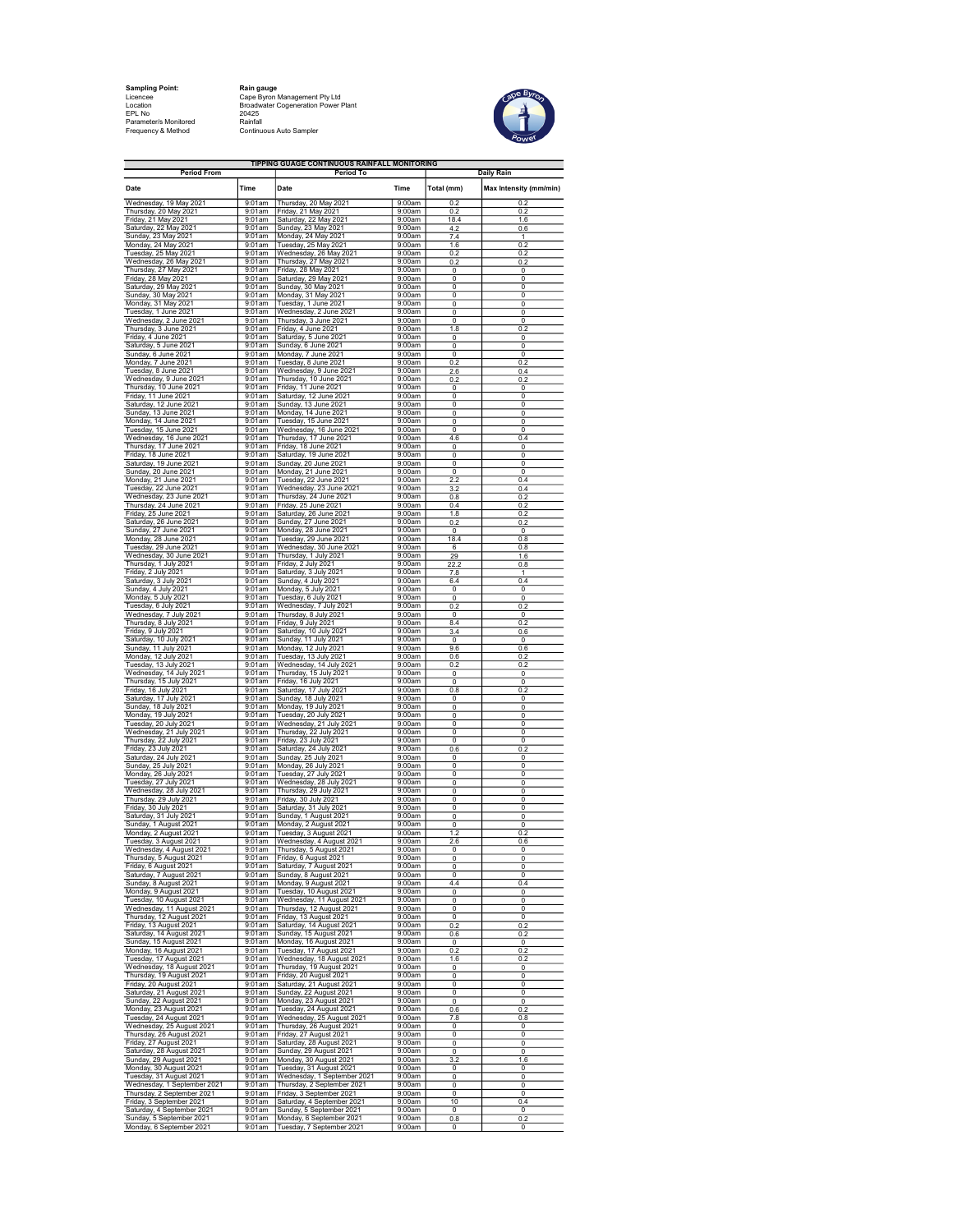| <b>Sampling Point:</b> | Rain ga  |
|------------------------|----------|
| Licencee               | Cape B   |
| Location               | Broadw   |
| FPI No                 | 20425    |
| Parameter/s Monitored  | Rainfall |
| Francisco (O Mathers   | $C = 1$  |

Sam**pling Point:** Rain gauge<br>Licencee Cape Cape Byron Management Pty Ltd<br>Location Broadwater Cogeneration Power Plant Frequency & Method Continuous Auto Sampler



| <b>Period From</b>                                                           |                        | TIPPING GUAGE CONTINUOUS RAINFALL MONITORING<br><b>Period To</b> |                  |                                | <b>Daily Rain</b>      |
|------------------------------------------------------------------------------|------------------------|------------------------------------------------------------------|------------------|--------------------------------|------------------------|
| Date                                                                         | Time                   | Date                                                             | Time             | Total (mm)                     | Max Intensity (mm/min) |
| Tuesday, 7 September 2021                                                    | 9:01am                 |                                                                  | 9:00am           | 0                              | 0                      |
| Wednesday, 8 September 2021                                                  | 9:01am                 | Wednesday, 8 September 2021<br>Thursday, 9 September 2021        | 9:00am           | 0                              | 0                      |
| Thursday, 9 September 2021<br>Friday, 10 September 2021                      | 9:01am<br>9:01am       | Friday, 10 September 2021<br>Saturday, 11 September 2021         | 9:00am<br>9:00am | 0<br>$\overline{\mathfrak{o}}$ | 0<br>$\overline{0}$    |
| Saturday, 11 September 2021                                                  | $9:01$ am              | Sunday, 12 September 2021                                        | 9:00am           | 0                              | 0                      |
| Sunday, 12 September 2021<br>Monday, 13 September 2021                       | 9:01am<br>9:01am       | Monday, 13 September 2021<br>Tuesday, 14 September 2021          | 9:00am<br>9:00am | 0<br>0                         | 0<br>$\mathbf 0$       |
| Tuesday, 14 September 2021                                                   | 9:01am                 | Wednesday, 15 September 2021                                     | 9:00am           | 0                              | 0                      |
| Wednesday, 15 September 2021<br>Thursday, 16 September 2021                  | $9:01$ am              | Thursday, 16 September 2021<br>Friday, 17 September 2021         | 9:00am           | 0                              | 0                      |
| Friday, 17 September 2021                                                    | 9:01am<br>9:01am       | Saturday, 18 September 2021                                      | 9:00am<br>9:00am | 0<br>0                         | 0<br>0                 |
| Saturday, 18 September 2021                                                  | 9:01am                 | Sunday, 19 September 2021                                        | 9:00am           | 0                              | 0                      |
| Sunday, 19 September 2021<br>Monday, 20 September 2021                       | 9:01am<br>9:01am       | Monday, 20 September 2021<br>Tuesday, 21 September 2021          | 9:00am<br>9:00am | 0<br>5.4                       | 0<br>0.6               |
| Tuesday, 21 September 2021                                                   | 9:01am                 | Wednesday, 22 September 2021                                     | 9:00am           | 0.8                            | 0.2                    |
| Wednesday, 22 September 2021<br>Thursday, 23 September 2021                  | 9:01am<br>9:01am       | Thursday, 23 September 2021<br>Friday, 24 September 2021         | 9:00am<br>9:00am | 0<br>$\overline{0}$            | 0<br>0                 |
| Friday, 24 September 2021                                                    | 9:01am                 | Saturday, 25 September 2021                                      | 9:00am           | 0                              | 0                      |
| Saturday, 25 September 2021<br>Sunday, 26 September 2021                     | $9:01$ am<br>9:01am    | Sunday, 26 September 2021<br>Monday, 27 September 2021           | 9:00am<br>9:00am | 9.2<br>7.2                     | 0.8<br>0.4             |
| Monday, 27 September 2021                                                    | 9:01am                 | Tuesday, 28 September 2021                                       | 9:00am           | 0                              | 0                      |
| Tuesday, 28 September 2021<br>Wednesday, 29 September 2021                   | 9:01am<br>9:01am       | Wednesday, 29 September 2021<br>Thursday, 30 September 2021      | 9:00am<br>9:00am | 0<br>13.4                      | 0<br>0.4               |
| Thursday, 30 September 2021                                                  | $9:01$ am              | Friday, 1 October 2021                                           | 9:00am           | 5.6                            | 0.2                    |
| Friday, 1 October 2021                                                       | 9:01am                 | Saturday, 2 October 2021                                         | 9:00am           | 9.2                            | 0.4                    |
| Saturday, 2 October 2021<br>Sunday, 3 October 2021                           | 9:01am<br>9:01am       | Sunday, 3 October 2021<br>Monday, 4 October 2021                 | 9:00am<br>9:00am | 0<br>0                         | 0<br>0                 |
| Monday, 4 October 2021                                                       | 9:01am                 | Tuesday, 5 October 2021                                          | 9:00am           | 0                              | 0                      |
| Tuesday, 5 October 2021<br>Wednesday, 6 October 2021                         | $9:01$ am<br>$9:01$ am | Wednesday, 6 October 2021<br>Thursday, 7 October 2021            | 9:00am<br>9:00am | o<br>0                         | 0<br>0                 |
| Thursday, 7 October 2021                                                     | 9:01am                 | Friday, 8 October 2021                                           | 9:00am           | 0                              | 0                      |
| Friday, 8 October 2021                                                       | 9:01am<br>9:01am       | Saturday, 9 October 2021<br>Sunday, 10 October 2021              | 9:00am<br>9:00am | 0<br>0                         | 0<br>0                 |
| Saturday, 9 October 2021<br>Sunday, 10 October 2021                          | 9:01am                 | Monday, 11 October 2021                                          | 9:00am           | $\overline{\mathfrak{o}}$      | $\overline{0}$         |
| Monday, 11 October 2021                                                      | 9:01am                 | Tuesday, 12 October 2021                                         | 9:00am           | 26.2                           | 0.2                    |
| Tuesday, 12 October 2021<br>Wednesday, 13 October 2021                       | 9:01am<br>9:01am       | Wednesday, 13 October 2021<br>Thursday, 14 October 2021          | 9:00am<br>9:00am | 51.4<br>4.2                    | 0.8<br>0.4             |
| Thursday, 14 October 2021                                                    | 9:01am                 | Friday, 15 October 2021                                          | 9:00am           | 0                              | 0                      |
| Friday, 15 October 2021<br>Saturday, 16 October 2021                         | $9:01$ am<br>9:01am    | Saturday, 16 October 2021<br>Sunday, 17 October 2021             | 9:00am<br>9:00am | $\overline{\mathfrak{o}}$<br>0 | $\overline{0}$<br>0    |
| Sunday, 17 October 2021                                                      | 9:01am                 | Monday, 18 October 2021                                          | 9:00am           | 0                              | 0                      |
| Monday, 18 October 2021                                                      | 9:01am                 | Tuesday, 19 October 2021                                         | 9:00am<br>9:00am | 19.8                           | 1                      |
| Tuesday, 19 October 2021<br>Wednesday, 20 October 2021                       | 9:01am<br>9:01am       | Wednesday, 20 October 2021<br>Thursday, 21 October 2021          | 9:00am           | 1.2<br>0.2                     | 0.2<br>0.2             |
| Thursday, 21 October 2021                                                    | 9:01am                 | Friday, 22 October 2021                                          | 9:00am           | 20.2                           | 2.4                    |
| Friday, 22 October 2021<br>Saturday, 23 October 2021                         | 9:01am<br>9:01am       | Saturday, 23 October 2021<br>Sunday, 24 October 2021             | 9:00am<br>9:00am | 0<br>0                         | 0<br>0                 |
| Sunday, 24 October 2021                                                      | 9:01am                 | Monday, 25 October 2021                                          | 9:00am           | 0                              | 0                      |
| Monday, 25 October 2021<br>Tuesday, 26 October 2021                          | $9:01$ am<br>$9:01$ am | Tuesday, 26 October 2021                                         | 9:00am<br>9:00am | 1.6                            | 0.2                    |
| Wednesday, 27 October 2021                                                   | 9:01am                 | Wednesday, 27 October 2021<br>Thursday, 28 October 2021          | 9:00am           | 0<br>0                         | 0<br>0                 |
| Thursday, 28 October 2021                                                    | 9:01am                 | Friday, 29 October 2021                                          | 9:00am           | 0                              | 0                      |
| Friday, 29 October 2021<br>Saturday, 30 October 2021                         | 9:01am<br>9:01am       | Saturday, 30 October 2021<br>Sunday, 31 October 2021             | 9:00am<br>9:00am | 0<br>0.8                       | 0<br>0.2               |
| Sunday, 31 October 2021                                                      | 9:01am                 | Monday, 1 November 2021                                          | 9:00am           | 0                              | 0                      |
| Monday, 1 November 2021<br>Tuesday, 2 November 2021                          | 9:01am<br>9:01am       | Tuesday, 2 November 2021<br>Wednesday, 3 November 2021           | 9:00am<br>9:00am | 0<br>1.6                       | 0<br>0.4               |
| Wednesday, 3 November 2021                                                   | 9:01am                 | Thursday, 4 November 2021                                        | 9:00am           | 0                              | 0                      |
| Thursday, 4 November 2021<br>Friday, 5 November 2021                         | $9:01$ am              | Friday, 5 November 2021<br>Saturday, 6 November 2021             | 9:00am           | $\overline{\mathfrak{o}}$      | $\overline{0}$         |
| Saturday, 6 November 2021                                                    | $9:01$ am<br>9:01am    | Sunday, 7 November 2021                                          | 9:00am<br>9:00am | 0<br>0                         | 0<br>0                 |
| Sunday, 7 November 2021                                                      | 9:01am                 | Monday, 8 November 2021                                          | 9:00am           | 3.8                            | 0.4                    |
| Monday, 8 November 2021<br>Tuesday, 9 November 2021                          | 9:01am<br>9:01am       | Tuesday, 9 November 2021<br>Wednesday, 10 November 2021          | 9:00am<br>9:00am | 7.6<br>0                       | 1.2<br>$\overline{0}$  |
| Wednesday, 10 November 2021                                                  | $9:01$ am              | Thursday, 11 November 2021                                       | 9:00am           | 24.8                           | 1.6                    |
| Thursday, 11 November 2021<br>Friday, 12 November 2021                       | 9:01am<br>9:01am       | Friday, 12 November 2021<br>Saturday, 13 November 2021           | 9:00am<br>9:00am | 2.6<br>0.6                     | 0.2<br>0.2             |
| Saturday, 13 November 2021                                                   | 9:01am                 | Sunday, 14 November 2021                                         | 9:00am           | 0                              | 0                      |
| Sunday, 14 November 2021<br>Monday, 15 November 2021                         | $9:01$ am<br>$9:01$ am | Monday, 15 November 2021<br>Tuesday, 16 November 2021            | 9:00am<br>9:00am | 0<br>0                         | $\overline{0}$<br>0    |
| Tuesday, 16 November 2021                                                    | 9:01am                 | Wednesday, 17 November 2021                                      | 9:00am           | 22.6                           | 3.6                    |
| Wednesday, 17 November 2021                                                  | 9:01am                 | Thursday, 18 November 2021                                       | 9:00am<br>9:00am | 0                              | $\mathbf 0$            |
| Thursday, 18 November 2021<br>Friday, 19 November 2021                       | 9:01am<br>9:01am       | Friday, 19 November 2021<br>Saturday, 20 November 2021           | 9:00am           | 0<br>$\overline{\mathfrak{o}}$ | 0<br>$\overline{0}$    |
| Saturday, 20 November 2021                                                   | $9:01$ am              | Sunday, 21 November 2021                                         | 9:00am           | 18.2                           | 12                     |
| Sunday, 21 November 2021<br>Monday, 22 November 2021                         | 9:01am<br>9:01am       | Monday, 22 November 2021<br>Tuesday, 23 November 2021            | 9:00am<br>9:00am | 8.4<br>17.8                    | 0.6<br>1               |
| Tuesday, 23 November 2021                                                    | 9:01am                 | Wednesday, 24 November 2021                                      | 9:00am           | 0.4                            | 0.2                    |
| lav.<br>Thursday, 25 November 2021                                           | 9:01am                 | November<br>Friday, 26 November 2021                             | 9:00am           | 0.6                            | 0.2                    |
| Friday, 26 November 2021                                                     | 9:01am                 | Saturday, 27 November 2021                                       | 9:00am           | 6                              | 0.4                    |
| Saturday, 27 November 2021<br>Sunday, 28 November 2021                       | 9:01am<br>9:01am       | Sunday, 28 November 2021<br>Monday, 29 November 2021             | 9:00am<br>9:00am | 0<br>0                         | $\mathbf 0$<br>0       |
| Monday, 29 November 2021                                                     | 9:01am                 | Tuesday, 30 November 2021                                        | 9:00am           | 3.8                            | 0.2                    |
| Tuesday, 30 November 2021<br>Wednesday, 1 December 2021                      | $9:01$ am              | Wednesday, 1 December 2021<br>Thursday, 2 December 2021          | 9:00am<br>9:00am | 114.2                          | 1.8                    |
| Thursday, 2 December 2021                                                    | 9:01am<br>9:01am       | Friday, 3 December 2021                                          | 9:00am           | 6.8<br>1                       | 0.2<br>0.2             |
| Friday, 3 December 2021                                                      | 9:01am                 | Saturday, 4 December 2021                                        | 9:00am           | 0                              | 0                      |
| Saturday, 4 December 2021<br>Saluruay, 1998-19921<br>Sunday, 5 December 2021 | $9:01$ am<br>$9:01$ am | Sunday, 5 December 2021<br>Monday, 6 December 2021               | 9:00am<br>9:00am | 18.2<br>36.6                   | 1.6<br>1               |
| Monday, 6 December 2021                                                      | 9:01am                 | Tuesday, 7 December 2021                                         | 9:00am           | 10                             | 0.6                    |
| Tuesday, 7 December 2021<br>Wednesday, 8 December 2021                       | 9:01am<br>9:01am       | Wednesday, 8 December 2021<br>Thursday, 9 December 2021          | 9:00am<br>9:00am | 0.6<br>8                       | 0.2<br>0.6             |
| Thursday, 9 December 2021                                                    | $9:01$ am              | Friday, 10 December 2021                                         | 9:00am           | $\overline{24}$                | 2.2                    |
| Friday, 10 December 2021<br>Saturday, 11 December 2021                       | $9:01$ am<br>9:01am    | Saturday, 11 December 2021<br>Sunday, 12 December 2021           | 9:00am<br>9:00am | 0<br>3.4                       | 0<br>0.4               |
| Sunday, 12 December 2021                                                     | $9:01$ am              | Monday, 13 December 2021                                         | 9:00am           | 4.2                            | 0.6                    |
| Monday, 13 December 2021                                                     | 9:01am                 | Tuesday, 14 December 2021                                        | 9:00am           | 0                              | 0                      |
| Tuesday, 14 December 2021<br>Wednesday, 15 December 2021                     | $9:01$ am<br>9:01am    | Wednesday, 15 December 2021<br>Thursday, 16 December 2021        | 9:00am<br>9:00am | o<br>0                         | $\overline{0}$<br>0    |
| Thursday, 16 December 2021                                                   | 9:01am                 | Friday, 17 December 2021                                         | 9:00am           | 1.4                            | 0.2                    |
| Friday, 17 December 2021<br>Saturday, 18 December 2021                       | $9:01$ am<br>9:01am    | Saturday, 18 December 2021<br>Sunday, 19 December 2021           | 9:00am<br>9:00am | 0.6<br>0                       | 0.2<br>0               |
| Sunday, 19 December 2021                                                     | 9:01am                 | Monday, 20 December 2021                                         | 9:00am           | o                              | $\overline{0}$         |
| Monday, 20 December 2021<br>Tuesday, 21 December 2021                        | $9:01$ am<br>9:01am    | Tuesday, 21 December 2021<br>Wednesday, 22 December 2021         | 9:00am<br>9:00am | 0<br>0                         | 0<br>0                 |
| Wednesday, 22 December 2021                                                  | 9:01am                 | Thursday, 23 December 2021                                       | 9:00am           | 0                              | 0                      |
| Thursday, 23 December 2021<br>Friday, 24 December 2021                       | 9:01am<br>$9:01$ am    | Friday, 24 December 2021<br>Saturday, 25 December 2021           | 9:00am<br>9:00am | 0.4<br>0.4                     | 0.2<br>0.2             |
| Saturday, 25 December 2021                                                   | 9:01am                 | Sunday, 26 December 2021                                         | 9:00am           | 0                              | 0                      |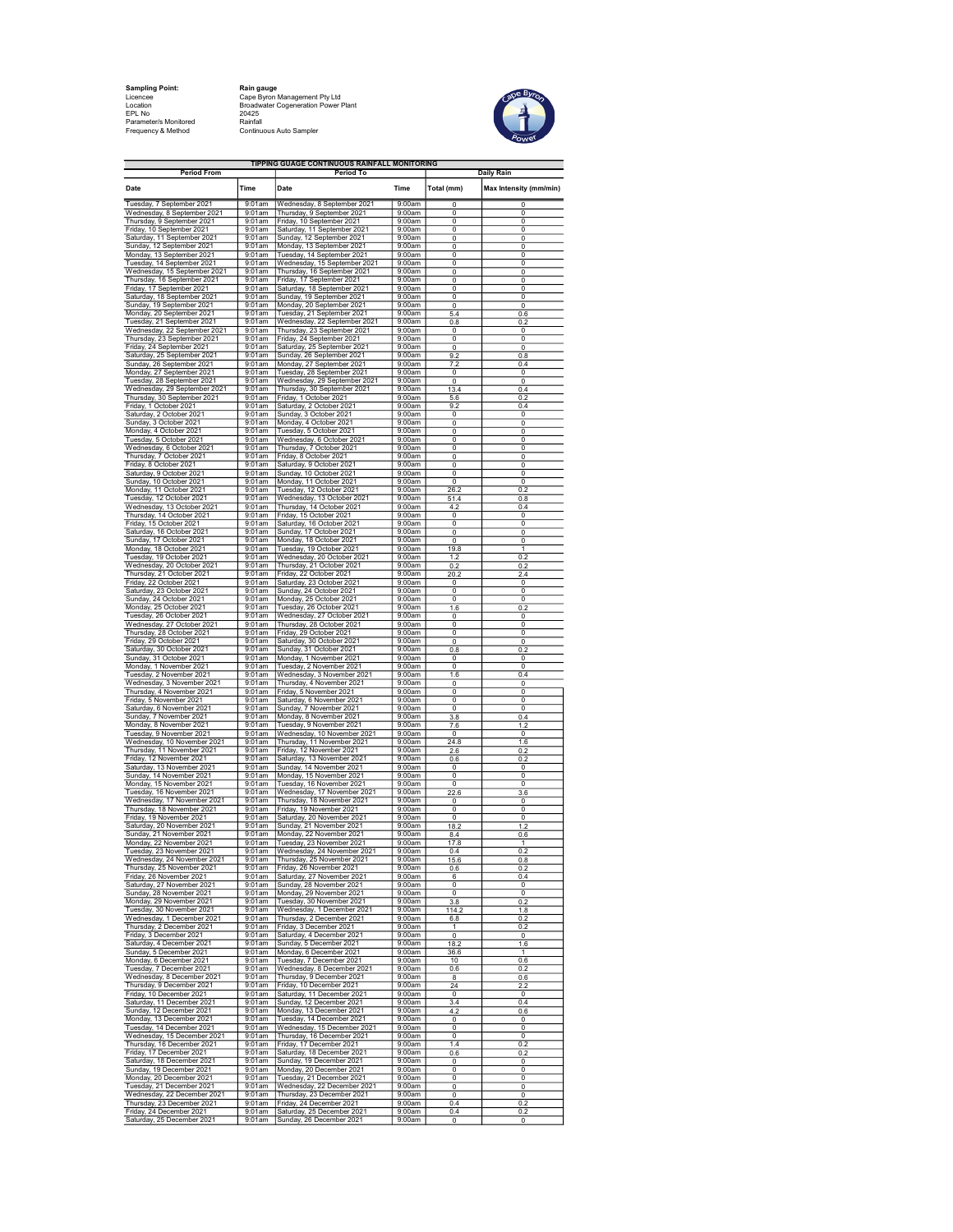| <b>Sampling Point:</b> | Rain ga  |
|------------------------|----------|
| Licencee               | Cape B   |
| Location               | Broadw   |
| FPI No                 | 20425    |
| Parameter/s Monitored  | Rainfall |
| Francisco (O Mathers   | $C = 1$  |

Sam**pling Point:** Rain gauge<br>Licencee Cape Cape Byron Management Pty Ltd<br>Location Broadwater Cogeneration Power Plant Frequency & Method Continuous Auto Sampler



| TIPPING GUAGE CONTINUOUS RAINFALL MONITORING<br><b>Period From</b><br><b>Period To</b><br><b>Daily Rain</b> |                     |                                                                                    |                  |                                  |                                  |  |  |
|-------------------------------------------------------------------------------------------------------------|---------------------|------------------------------------------------------------------------------------|------------------|----------------------------------|----------------------------------|--|--|
| Date                                                                                                        | Time                | Date                                                                               | Time             | Total (mm)                       | Max Intensity (mm/min)           |  |  |
| Sunday, 26 December 2021                                                                                    | $9:01$ am           | Monday, 27 December 2021                                                           | 9:00am           | 1.8                              | 0.4                              |  |  |
| Monday, 27 December 2021                                                                                    | 9:01am<br>9:01am    | Tuesday, 28 December 2021                                                          | 9:00am<br>9:00am | 40.6                             | 0.8                              |  |  |
| Tuesday, 28 December 2021<br>Wednesday, 29 December 2021                                                    | 9:01am              | Wednesday, 29 December 2021<br>Thursday, 30 December 2021                          | 9:00am           | 3<br>30.8                        | 0.2<br>1.8                       |  |  |
| Thursday, 30 December 2021                                                                                  | 9:01am              | Friday, 31 December 2021                                                           | 9:00am           | 5.2                              | 1.2                              |  |  |
| Friday, 31 December 2021                                                                                    | 9:01am              | Saturday, 1 January 2022<br>Sunday, 2 January 2022                                 | 9:00am           | 29                               | 2.4                              |  |  |
| Saturday, 1 January 2022                                                                                    | $9:01$ am           |                                                                                    | 9:00am           | 6.8                              | 1.2                              |  |  |
| Sunday, 2 January 2022                                                                                      | $9:01$ am<br>9:01am | Monday, 3 January 2022                                                             | 9:00am<br>9:00am | 3.4                              | 04                               |  |  |
| Monday, 3 January 2022<br>Tuesday, 4 January 2022                                                           | 9:01am              | Tuesday, 4 January 2022<br>Wednesday, 5 January 2022                               | 9:00am           | 10<br>10.2                       | 0.2<br>0.8                       |  |  |
| Wednesday, 5 January 2022                                                                                   | 9:01am              | Thursday, 6 January 2022                                                           | 9:00am           | 11.4                             | 1.2                              |  |  |
| Thursday, 6 January 2022                                                                                    | 9:01am              | Friday, 7 January 2022                                                             | 9:00am           | 1.8                              | 0.6                              |  |  |
| Friday, 7 January 2022                                                                                      | 9:01am              | Saturday, 8 January 2022                                                           | 9:00am           | 0                                | $\overline{0}$                   |  |  |
| Saturday, 8 January 2022                                                                                    | $9:01$ am           | Sunday, 9 January 2022                                                             | 9:00am           | 0                                | 0                                |  |  |
| Sunday, 9 January 2022                                                                                      | 9:01am<br>9:01am    | Monday, 10 January 2022                                                            | 9:00am<br>9:00am | 3.2<br>0.2                       | 0.4<br>0.2                       |  |  |
| Monday, 10 January 2022<br>Tuesday, 11 January 2022                                                         | 9:01am              | Tuesday, 11 January 2022<br>Wednesday, 12 January 2022                             | 9:00am           | 0                                | 0                                |  |  |
| Wednesday, 12 January 2022                                                                                  | 9:01am              | Thursday, 13 January 2022                                                          | 9:00am           | 0                                | 0                                |  |  |
| Thursday, 13 January 2022                                                                                   | 9:01am              | Friday, 14 January 2022                                                            | 9:00am           | $\overline{\mathfrak{o}}$        | $\overline{\mathfrak{o}}$        |  |  |
| Friday, 14 January 2022                                                                                     | 9:01am              | Saturday, 15 January 2022                                                          | 9:00am           | 0                                | 0                                |  |  |
| Saturday, 15 January 2022                                                                                   | 9:01am              | Sunday, 16 January 2022                                                            | 9:00am           | $\overline{0}$                   | $\overline{0}$                   |  |  |
| Sunday, 16 January 2022                                                                                     | $9:01$ am           | Monday, 17 January 2022                                                            | 9:00am           | 11.2                             | 0.4                              |  |  |
| Monday, 17 January 2022<br>Tuesday, 18 January 2022                                                         | 9:01am<br>9:01am    | Tuesday, 18 January 2022<br>Wednesday, 19 January 2022                             | 9:00am<br>9:00am | $\overline{0}$<br>O              | $\overline{0}$<br>$\overline{0}$ |  |  |
| Wednesday, 19 January 2022                                                                                  | 9:01am              | Thursday, 20 January 2022                                                          | 9:00am           | 0                                | 0                                |  |  |
| Thursday, 20 January 2022                                                                                   | 9:01am              | Friday, 21 January 2022                                                            | 9:00am           | 17.8                             | 04                               |  |  |
| Friday, 21 January 2022                                                                                     | 9:01am              |                                                                                    | 9:00am           | 24.4                             | 1                                |  |  |
| Saturday, 22 January 2022                                                                                   | 9:01am              | Saturday, 22 January 2022<br>Sunday, 23 January 2022<br>Monday, 24 January 2022    | 9:00am           | 13.4                             | 1                                |  |  |
| Sunday, 23 January 2022                                                                                     | 9:01am              |                                                                                    | 9:00am           | 30.8                             | 0.8                              |  |  |
| Monday, 24 January 2022                                                                                     | 9:01am              | Tuesday, 25 January 2022                                                           | 9:00am           | 0.8                              | 0.2                              |  |  |
| Tuesday, 25 January 2022<br>Wednesday, 26 January 2022                                                      | 9:01am<br>9:01am    | Wednesday, 26 January 2022<br>Thursday, 27 January 2022                            | 9:00am<br>9:00am | 0.6<br>7.6                       | 0.2<br>0.2                       |  |  |
| Thursday, 27 January 2022                                                                                   | $9:01$ am           | Friday, 28 January 2022                                                            | 9:00am           | $\Omega$                         | $\Omega$                         |  |  |
| Friday, 28 January 2022                                                                                     | 9:01am              | Saturday, 29 January 2022                                                          | 9:00am           | 6.6                              | 0.2                              |  |  |
| Saturday, 29 January 2022                                                                                   | 9:01am              | Sunday, 30 January 2022                                                            | 9:00am           | 4.6                              | 0.4                              |  |  |
| Sunday, 30 January 2022                                                                                     | 9:01am              | Monday, 31 January 2022                                                            | 9:00am           | $\overline{\mathbf{0}}$          | $\overline{0}$                   |  |  |
| Monday, 31 January 2022                                                                                     | $9:01$ am           | Tuesday, 1 February 2022                                                           | 9:00am           | 6.6                              | 1                                |  |  |
| Tuesday, 1 February 2022<br>Wednesday, 2 February 2022                                                      | 9:01am<br>9:01am    | Wednesday, 2 February 2022<br>Thursday, 3 February 2022                            | 9:00am<br>9:00am | 0<br>0                           | $\overline{0}$<br>$\Omega$       |  |  |
| Thursday, 3 February 2022                                                                                   | 9:01am              | Friday, 4 February 2022                                                            | 9:00am           | 54.4                             | $\frac{2.8}{2.8}$                |  |  |
| Friday, 4 February 2022                                                                                     | $9:01$ am           | Saturday, 5 February 2022                                                          | 9:00am           | 58                               | 0.6                              |  |  |
| Saturday, 5 February 2022                                                                                   | 9:01am              | Sunday, 6 February 2022                                                            | 9:00am           | 10.6                             | 0.6                              |  |  |
| Sunday, 6 February 2022                                                                                     | 9:01am              | Monday, 7 February 2022                                                            | 9:00am           | 5                                | 0.8                              |  |  |
| Monday, 7 February 2022                                                                                     | 9:01am              | Tuesday, 8 February 2022                                                           | 9:00am           | $\overline{\overline{3}}$        | 0.8                              |  |  |
| Tuesday, 8 February 2022<br>Wednesday, 9 February 2022                                                      | 9:01am<br>9:01am    | Wednesday, 9 February 2022<br>Thursday, 10 February 2022                           | 9:00am<br>9:00am | 5.2<br>1.4                       | 0.4<br>0.2                       |  |  |
| Thursday, 10 February 2022                                                                                  | 9:01am              | Friday, 11 February 2022                                                           | 9:00am           | $\pmb{0}$                        | $\pmb{0}$                        |  |  |
| Friday, 11 February 2022                                                                                    | 9:01am              | Saturday, 12 February 2022                                                         | 9:00am           | $\overline{0}$                   | $\overline{0}$                   |  |  |
| Saturday, 12 February 2022                                                                                  | 9:01am              | Sunday, 13 February 2022                                                           | 9:00am           | 6.8                              | $\overline{1}$                   |  |  |
| Sunday, 13 February 2022                                                                                    | 9:01am              | Monday, 14 February 2022                                                           | 9:00am           | 4.8                              | 0.4                              |  |  |
| Monday, 14 February 2022                                                                                    | 9:01am              | Tuesday, 15 February 2022                                                          | 9:00am           | 0.8                              | 0.2                              |  |  |
| Tuesday, 15 February 2022<br>Wednesday, 16 February 2022                                                    | 9:01am<br>9:01am    | Wednesday, 16 February 2022<br>Thursday, 17 February 2022                          | 9:00am<br>9:00am | $\overline{4}$<br>0.4            | 0.4<br>0.2                       |  |  |
| Thursday, 17 February 2022                                                                                  | 9:01am              | Friday, 18 February 2022                                                           | 9:00am           | 0                                | $\mathbf 0$                      |  |  |
| Friday, 18 February 2022                                                                                    | 9:01am              | Saturday, 19 February 2022                                                         | 9:00am           | 0                                | $\overline{0}$                   |  |  |
| Saturday, 19 February 2022                                                                                  | 9:01am              | Sunday, 20 February 2022                                                           | 9:00am           | 1                                | 0.2                              |  |  |
| Sunday, 20 February 2022                                                                                    | 9:01am              | Monday, 21 February 2022                                                           | 9:00am           | 4                                | 0.4                              |  |  |
| Monday, 21 February 2022                                                                                    | 9:01am              | Tuesday, 22 February 2022                                                          | 9:00am           | $\overline{0}$                   | $\Omega$                         |  |  |
| Tuesday, 22 February 2022<br>Wednesday, 23 February 2022                                                    | 9:01am<br>9:01am    | Wednesday, 23 February 2022<br>Thursday, 24 February 2022                          | 9:00am<br>9:00am | 8.8<br>0                         | 1.4<br>0                         |  |  |
| Thursday, 24 February 2022                                                                                  | 9:01am              | Friday, 25 February 2022                                                           | 9:00am           | 117.6                            | $\overline{2}$                   |  |  |
| Friday, 25 February 2022                                                                                    | $9:01$ am           |                                                                                    | 9:00am           | 1                                | 0.2                              |  |  |
| Saturday, 26 February 2022                                                                                  | 9:01am              | Saturday, 26 February 2022<br>Sunday, 27 February 2022<br>Monday, 28 February 2022 | 9:00am           | 1.4                              | 0.6                              |  |  |
| Sunday, 27 February 2022                                                                                    | 9:01am              |                                                                                    | 9:00am           | 49.2                             | 1                                |  |  |
| Monday, 28 February 2022                                                                                    | 9:01am              | Tuesday, 1 March 2022                                                              | 9:00am           | 254.6                            | 1.8                              |  |  |
| Tuesday, 1 March 2022<br>Wednesday, 2 March 2022                                                            | $9:01$ am<br>9:01am | Wednesday, 2 March 2022<br>Thursday, 3 March 2022                                  | 9:00am<br>9:00am | 98.2<br>5.8                      | 1.8<br>0.6                       |  |  |
| Thursday, 3 March 2022                                                                                      | $9:01$ am           | Friday, 4 March 2022                                                               | 9:00am           | 0.2                              | 0.2                              |  |  |
| Friday, 4 March 2022                                                                                        | 9:01am              | Saturday, 5 March 2022                                                             | 9:00am           | 0.6                              | 0.2                              |  |  |
| Saturday, 5 March 2022                                                                                      | 9:01am              | Sunday, 6 March 2022                                                               | 9:00am           | 17.2                             | 1.4                              |  |  |
| Sunday, 6 March 2022                                                                                        | 9:01am              | Monday, 7 March 2022                                                               | 9:00am           | 12                               | 0.4                              |  |  |
| Monday, 7 March 2022                                                                                        | 9:01am              | Tuesday, 8 March 2022                                                              | 9:00am           | 48.4                             | 3                                |  |  |
| Tuesday, 8 March 2022                                                                                       | 9:01am              | Wednesday, 9 March 2022                                                            | 9:00am           | $\overline{14}$                  | $\overline{2}$                   |  |  |
| Wednesday, 9 March 2022<br>Thursday, 10 March 2022                                                          | 9:01am<br>$9:01$ am | Thursday, 10 March 2022<br>Friday, 11 March 2022                                   | 9:00am<br>9:00am | $\overline{\mathfrak{o}}$<br>4.8 | $\overline{0}$<br>0.4            |  |  |
| Friday, 11 March 2022                                                                                       | 9:01am              | Saturday, 12 March 2022                                                            | 9:00am           | 21.6                             | 0.8                              |  |  |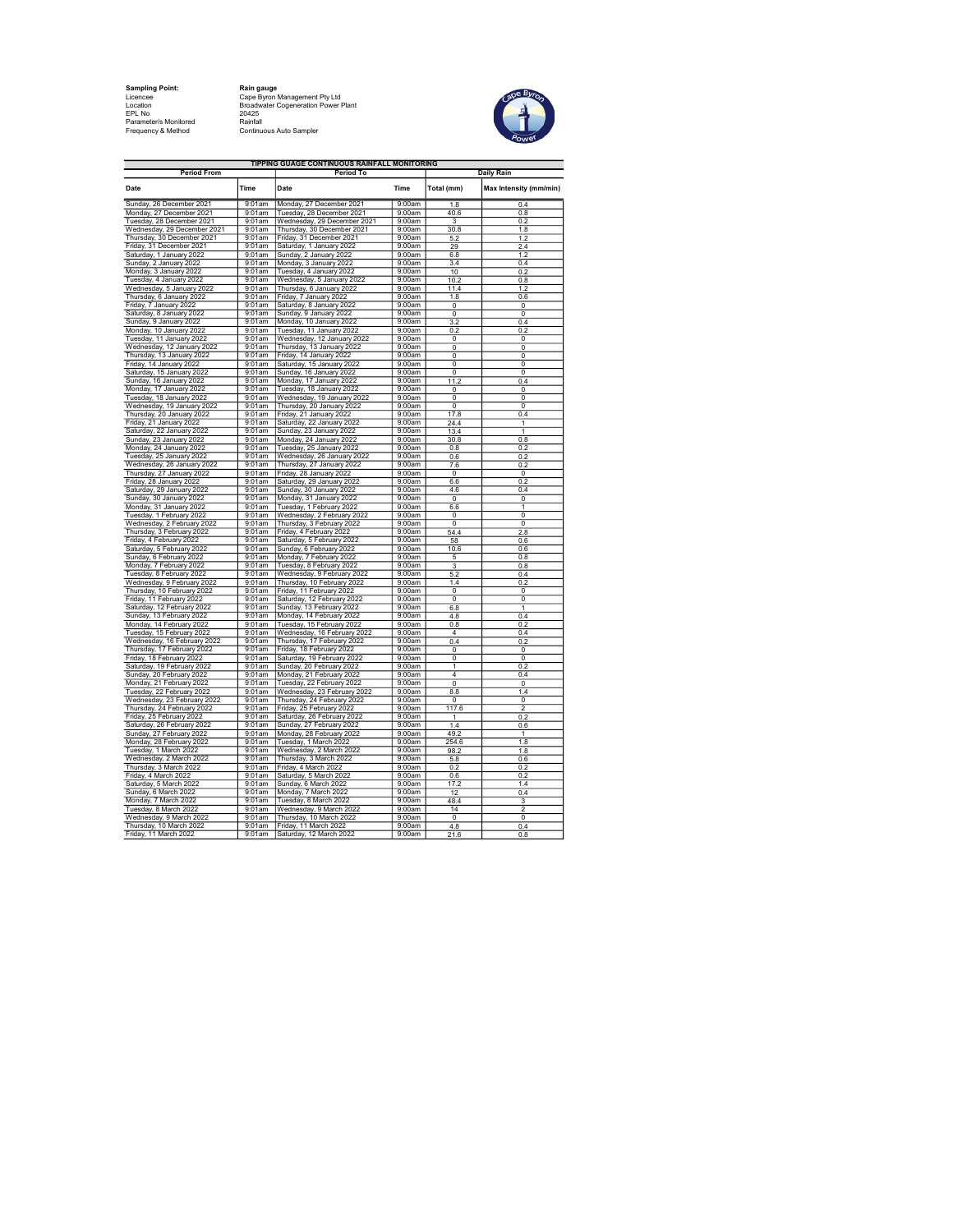Sampling Point: Rain gauge EPL No 20425 Parameter/s Monitored Rainfall

Licencee Cape Byron Management Pty Ltd Location Broadwater Cogeneration Power Plant Frequency & Method Continuous Auto Sampler



| <b>Period From</b>                                  |                     | TIPPING GUAGE CONTINUOUS RAINFALL MONITORING<br>Period To |                  | <b>Daily Rain</b>  |                        |  |
|-----------------------------------------------------|---------------------|-----------------------------------------------------------|------------------|--------------------|------------------------|--|
| Date                                                | Time                | Date                                                      | Time             | Total (mm)         | Max Intensity (mm/min) |  |
| Saturday, 12 March 2022<br>Sunday, 13 March 2022    | 9:01am<br>9:01am    | Sunday, 13 March 2022<br>Monday, 14 March 2022            | 9:00am<br>9:00am | 5<br>1.4           | 0.2<br>0.4             |  |
| Monday, 14 March 2022                               | 9:01am              | Tuesday, 15 March 2022                                    | 9:00am           | 7.6                | 0.6                    |  |
| Tuesday, 15 March 2022<br>Wednesday, 16 March 2022  | 9:01am<br>9:01am    | Wednesday, 16 March 2022<br>Thursday, 17 March 2022       | 9:00am<br>9:00am | 10.2<br>4.8        | 0.6<br>0.6             |  |
| Thursday, 17 March 2022<br>Friday, 18 March 2022    | 9:01am              | Friday, 18 March 2022                                     | 9:00am<br>9:00am | 3                  | 0.4                    |  |
| Saturday, 19 March 2022                             | 9:01am<br>9:01am    | Saturday, 19 March 2022<br>Sunday, 20 March 2022          | 9:00am           | 0.8<br>0           | 0.2<br>0               |  |
| Sunday, 20 March 2022<br>Monday, 21 March 2022      | 9:01am<br>9:01am    | Monday, 21 March 2022<br>Tuesday, 22 March 2022           | 9:00am<br>9:00am | 7.2<br>0.2         | 1.4<br>0.2             |  |
| Tuesday, 22 March 2022                              | $9:01$ am           | Wednesday, 23 March 2022                                  | 9:00am           | 0                  | 0                      |  |
| Wednesday, 23 March 2022<br>Thursday, 24 March 2022 | 9:01am<br>9:01am    | Thursday, 24 March 2022<br>Friday, 25 March 2022          | 9:00am<br>9:00am | 0<br>0.8           | 0<br>0.2               |  |
| Friday, 25 March 2022                               | 9:01am              | Saturday, 26 March 2022                                   | 9:00am           | 43.8               | 1.6                    |  |
| Saturday, 26 March 2022<br>Sunday, 27 March 2022    | 9:01am<br>9:01am    | Sunday, 27 March 2022<br>Monday, 28 March 2022            | 9:00am<br>9:00am | 16.6<br>93.2       | 0.8<br>1.4             |  |
| Monday, 28 March 2022                               | 9:01am              | Tuesday, 29 March 2022                                    | 9:00am           | 16.2               | 0.8                    |  |
| Tuesday, 29 March 2022<br>Wednesday, 30 March 2022  | 9:01am<br>9:01am    | Wednesday, 30 March 2022<br>Thursday, 31 March 2022       | 9:00am<br>9:00am | 83<br>233.6        | 1.2<br>$\overline{2}$  |  |
| Thursday, 31 March 2022                             | 9:01am              | Friday, 1 April 2022                                      | 9:00am           | 11.2               | 1.6                    |  |
| Friday, 1 April 2022                                | $9:01$ am<br>9:01am | Saturday, 2 April 2022<br>Sunday, 3 April 2022            | 9:00am<br>9:00am | 0.4<br>0.2         | 0.2<br>0.2             |  |
| Saturday, 2 April 2022<br>Sunday, 3 April 2022      | 9:01am              | Monday, 4 April 2022                                      | 9:00am           | 0                  | 0                      |  |
| Monday, 4 April 2022<br>Tuesday, 5 April 2022       | 9:01am<br>9:01am    | Tuesday, 5 April 2022<br>Wednesday, 6 April 2022          | 9:00am<br>9:00am | 2.2<br>0.2         | 0.2<br>0.2             |  |
| Wednesday, 6 April 2022                             | 9:01am              | Thursday, 7 April 2022                                    | 9:00am<br>9:00am | 0                  | 0                      |  |
| Thursday, 7 April 2022<br>Friday, 8 April 2022      | 9:01am<br>9:01am    | Friday, 8 April 2022<br>Saturday, 9 April 2022            | 9:00am           | 8.4<br>4.2         | 1.8<br>1.2             |  |
| Saturday, 9 April 2022<br>Sunday, 10 April 2022     | 9:01am<br>9:01am    | Sunday, 10 April 2022                                     | 9:00am<br>9:00am | 10<br>1.4          | 0.8<br>0.4             |  |
| Monday, 11 April 2022                               | $9:01$ am           | Monday, 11 April 2022<br>Tuesday, 12 April 2022           | 9:00am           | 0.8                | 0.2                    |  |
| Tuesday, 12 April 2022<br>Wednesday, 13 April 2022  | 9:01am<br>9:01am    | Wednesday, 13 April 2022<br>Thursday, 14 April 2022       | 9:00am<br>9:00am | 0<br>12.4          | 0<br>0.8               |  |
| Thursday, 14 April 2022                             | 9:01am              | Friday, 15 April 2022                                     | 9:00am           | 14.6               | 0.6                    |  |
| Friday, 15 April 2022<br>Saturday, 16 April 2022    | 9:01am<br>9:01am    | Saturday, 16 April 2022<br>Sunday, 17 April 2022          | 9:00am<br>9:00am | 4.6<br>6.6         | 1<br>0.8               |  |
| Sunday, 17 April 2022                               | 9:01am              | Monday, 18 April 2022                                     | 9:00am           | 4.2                | $\mathbf{1}$           |  |
| Monday, 18 April 2022<br>Tuesday, 19 April 2022     | 9:01am<br>9:01am    | Tuesday, 19 April 2022<br>Wednesday, 20 April 2022        | 9:00am<br>9:00am | 0.2<br>0           | 0.2<br>0               |  |
| Wednesday, 20 April 2022                            | 9:01am              | Thursday, 21 April 2022                                   | 9:00am           | 0                  | 0                      |  |
| Thursday, 21 April 2022<br>Friday, 22 April 2022    | 9:01am<br>9:01am    | Friday, 22 April 2022<br>Saturday, 23 April 2022          | 9:00am<br>9:00am | 0<br>2.2           | 0<br>1.2               |  |
| Saturday, 23 April 2022                             | 9:01am              | Sunday, 24 April 2022                                     | 9:00am           | 12                 | 0.6                    |  |
| Sunday, 24 April 2022<br>Monday, 25 April 2022      | 9:01am<br>9:01am    | Monday, 25 April 2022<br>Tuesday, 26 April 2022           | 9:00am<br>9:00am | 1.8<br>7.2         | 0.4<br>0.6             |  |
| Tuesday, 26 April 2022<br>Wednesday, 27 April 2022  | 9:01am              | Wednesday, 27 April 2022                                  | 9:00am<br>9:00am | 0.2                | 0.2                    |  |
| Thursday, 28 April 2022                             | 9:01am<br>9:01am    | Thursday, 28 April 2022<br>Friday, 29 April 2022          | 9:00am           | 2.2<br>0.8         | 0.4<br>0.2             |  |
| Friday, 29 April 2022<br>Saturday, 30 April 2022    | 9:01am<br>9:01am    | Saturday, 30 April 2022<br>Sunday, 1 May 2022             | 9:00am<br>9:00am | 11.2<br>1          | 1.6<br>0.4             |  |
| Sunday, 1 May 2022                                  | $9:01$ am           | Monday, 2 May 2022                                        | 9:00am           | 10.6               | 0.4                    |  |
| Monday, 2 May 2022<br>Tuesday, 3 May 2022           | 9:01am<br>9:01am    | Tuesday, 3 May 2022<br>Wednesday, 4 May 2022              | 9:00am<br>9:00am | 20<br>4            | 1.4<br>0.4             |  |
| Wednesday, 4 May 2022                               | 9:01am              | Thursday, 5 May 2022                                      | 9:00am           | 13.4               | 0.4                    |  |
| Thursday, 5 May 2022<br>Friday, 6 May 2022          | 9:01am<br>9:01am    | Friday, 6 May 2022<br>Saturday, 7 May 2022                | 9:00am<br>9:00am | $\Omega$<br>3.6    | $\Omega$<br>0.2        |  |
| Saturday, 7 May 2022<br>Sunday, 8 May 2022          | 9:01am              | Sunday, 8 May 2022                                        | 9:00am           | 0.6                | 0.2                    |  |
| Monday, 9 May 2022                                  | 9:01am<br>9:01am    | Monday, 9 May 2022<br>Tuesday, 10 May 2022                | 9:00am<br>9:00am | 21<br>0            | 0.4<br>0               |  |
| Tuesday, 10 May 2022                                | 9:01am<br>9:01am    | Wednesday, 11 May 2022                                    | 9:00am           | 1.8<br>3.4         | 0.2<br>1               |  |
| Wednesday, 11 May 2022<br>Thursday, 12 May 2022     | 9:01am              | Thursday, 12 May 2022<br>Friday, 13 May 2022              | 9:00am<br>9:00am | 0.8                | 0.2                    |  |
| Friday, 13 May 2022                                 | 9:01am<br>9:01am    | Saturday, 14 May 2022                                     | 9:00am<br>9:00am | 3.2<br>2.6         | 0.4<br>0.4             |  |
| Saturday, 14 May 2022<br>Sunday, 15 May 2022        | 9:01am              | Sunday, 15 May 2022<br>Monday, 16 May 2022                | 9:00am           | 23.2               | 0.4                    |  |
| Monday, 16 May 2022<br>Tuesday, 17 May 2022         | 9:01am<br>9:01am    | Tuesday, 17 May 2022<br>Wednesday, 18 May 2022            | 9:00am<br>9:00am | 2<br>0             | 0.2<br>0               |  |
| Wednesday, 18 May 2022                              | 9:01am              | Thursday, 19 May 2022                                     | 9:00am           | 0                  | 0                      |  |
| Thursday, 19 May 2022<br>Friday, 20 May 2022        | 9:01am<br>9:01am    | Friday, 20 May 2022<br>Saturday, 21 May 2022              | 9:00am<br>9:00am | 5.4<br>5.2         | 0.6<br>1               |  |
| Saturday, 21 May 2022                               | 9:01am              | Sunday, 22 May 2022                                       | 9:00am           | 18.6               | 1.4                    |  |
| Sunday, 22 May 2022<br>Monday, 23 May 2022          | 9:01am<br>9:01am    | Monday, 23 May 2022<br>Tuesday, 24 May 2022               | 9:00am<br>9:00am | 8<br>45.2          | 0.4<br>1.2             |  |
| Tuesday, 24 May 2022                                | 9:01am              | Wednesday, 25 May 2022                                    | 9:00am           | 58.6               | 1.6                    |  |
| Wednesday, 25 May 2022<br>Thursday, 26 May 2022     | 9:01am<br>9:01am    | Thursday, 26 May 2022<br>Friday, 27 May 2022              | 9:00am<br>9:00am | 12.8<br>13         | 0.8<br>0.8             |  |
| Friday, 27 May 2022                                 | 9:01am<br>9:01am    | Saturday, 28 May 2022                                     | 9:00am<br>9:00am | 0.2<br>0.4         | 0.2<br>0.2             |  |
| Saturday, 28 May 2022<br>Sundav, 29 Mav 20          |                     | Sunday, 29 May 2022<br>Monday, 30 May 20                  |                  | 9.8                | л                      |  |
| Monday, 30 May 2022<br>Tuesday, 31 May 2022         | 9:01am<br>9:01am    | Tuesday, 31 May 2022<br>Wednesday, 1 June 2022            | 9:00am<br>9:00am | $\Omega$<br>0.2    | $\Omega$<br>0.2        |  |
| Wednesday, 1 June 2022                              | 9:01am              | Thursday, 2 June 2022                                     | 9:00am           | 0                  | 0                      |  |
| Thursday, 2 June 2022<br>Friday, 3 June 2022        | 9:01am<br>9:01am    | Friday, 3 June 2022<br>Saturday, 4 June 2022              | 9:00am<br>9:00am | 0<br>0             | 0<br>0                 |  |
| Saturday, 4 June 2022                               | $9:01$ am           | Sunday, 5 June 2022                                       | 9:00am           | 11.6               | 0.2                    |  |
| Sunday, 5 June 2022<br>Monday, 6 June 2022          | 9:01am<br>9:01am    | Monday, 6 June 2022<br>Tuesday, 7 June 2022               | 9:00am<br>9:00am | 0<br>0             | 0<br>0                 |  |
| Tuesday, 7 June 2022                                | $9:01$ am           | Wednesday, 8 June 2022                                    | 9:00am           | 0                  | 0                      |  |
| Wednesday, 8 June 2022<br>Thursday, 9 June 2022     | 9:01am<br>9:01am    | Thursday, 9 June 2022<br>Friday, 10 June 2022             | 9:00am<br>9:00am | 0<br>0             | 0<br>0                 |  |
| Friday, 10 June 2022                                | 9:01am              | Saturday, 11 June 2022                                    | 9:00am           | 0                  | 0                      |  |
| Saturday, 11 June 2022<br>Sunday, 12 June 2022      | 9:01am<br>9:01am    | Sunday, 12 June 2022<br>Monday, 13 June 2022              | 9:00am<br>9:00am | 0<br>0             | 0<br>0                 |  |
| Monday, 13 June 2022                                | 9:01am<br>9:01am    | Tuesday, 14 June 2022                                     | 9:00am<br>9:00am | 0                  | 0                      |  |
| Tuesday, 14 June 2022<br>Wednesday, 15 June 2022    | 9:01am              | Wednesday, 15 June 2022<br>Thursday, 16 June 2022         | 9:00am           | 0<br>0             | 0<br>0                 |  |
| Thursday, 16 June 2022<br>Friday, 17 June 2022      | 9:01am<br>9:01am    | Friday, 17 June 2022<br>Saturday, 18 June 2022            | 9:00am<br>9:00am | 0.2<br>0.2         | 0.2<br>0.2             |  |
| Saturday, 18 June 2022                              | 9:01am              | Sunday, 19 June 2022                                      | 9:00am           | 0                  | 0                      |  |
| Sunday, 19 June 2022<br>Monday, 20 June 2022        | 9:01am<br>9:01am    | Monday, 20 June 2022<br>Tuesday, 21 June 2022             | 9:00am<br>9:00am | $\Omega$<br>2.6    | $\Omega$<br>0.2        |  |
| Tuesday, 21 June 2022                               | 9:01am              | Wednesday, 22 June 2022                                   | 9:00am           | 1.4                | 0.2                    |  |
| Wednesday, 22 June 2022<br>Thursday, 23 June 2022   | 9:01am<br>9:01am    | Thursday, 23 June 2022<br>Friday, 24 June 2022            | 9:00am<br>9:00am | 0.2<br>0           | 0.2<br>0               |  |
| Friday, 24 June 2022                                | 9:01am              | Saturday, 25 June 2022                                    | 9:00am           | 0.2                | 0.2                    |  |
| Saturday, 25 June 2022<br>Sunday, 26 June 2022      | 9:01am<br>9:01am    | Sunday, 26 June 2022<br>Monday, 27 June 2022              | 9:00am<br>9:00am | 0.2<br>$\mathbf 0$ | 0.2<br>$\mathbf 0$     |  |
| Monday, 27 June 2022                                | 9:01am              | Tuesday, 28 June 2022                                     | 9:00am           | 0.2                | 0.2                    |  |